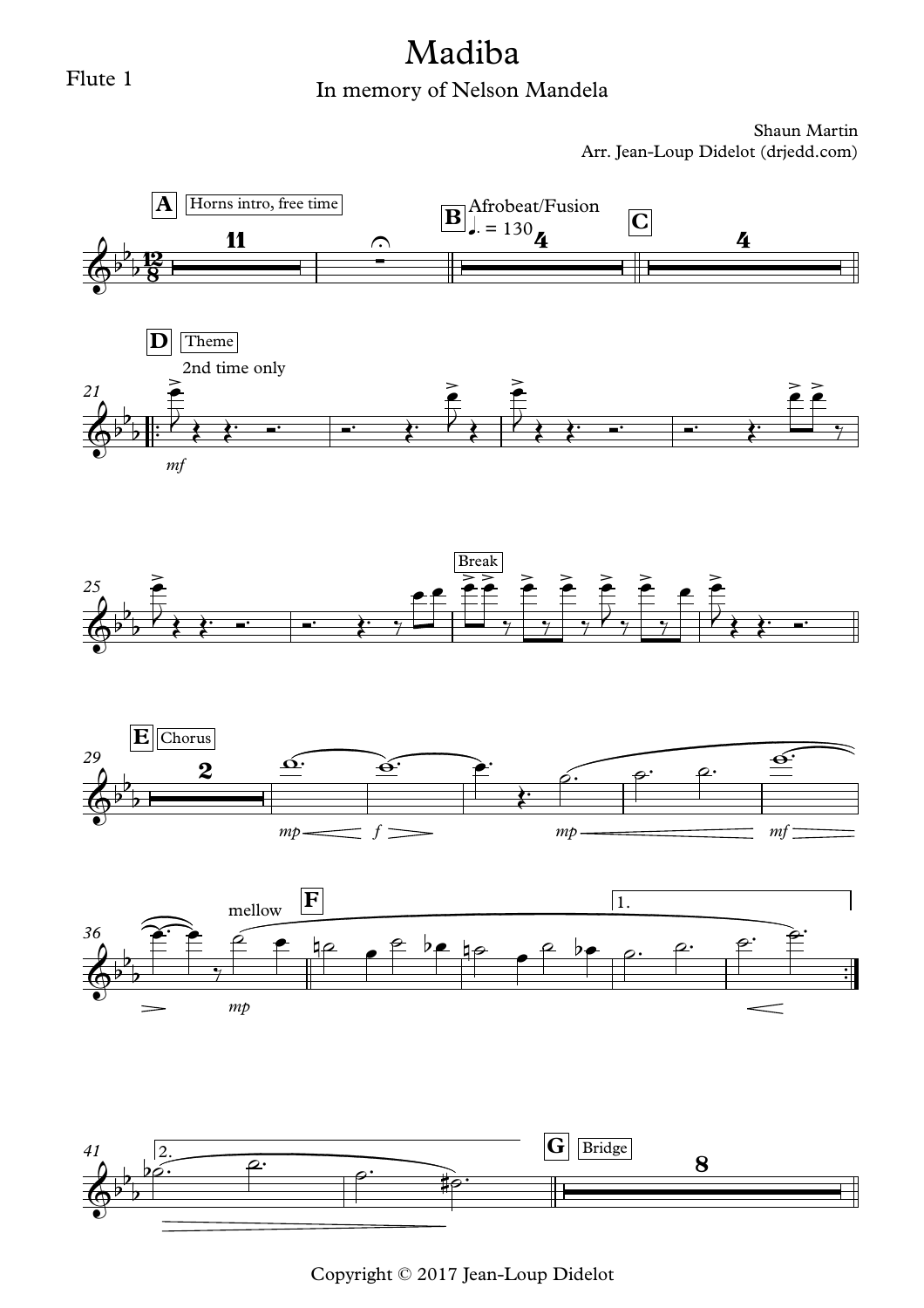Flute 1



Copyright © 2017 Jean-Loup Didelot

2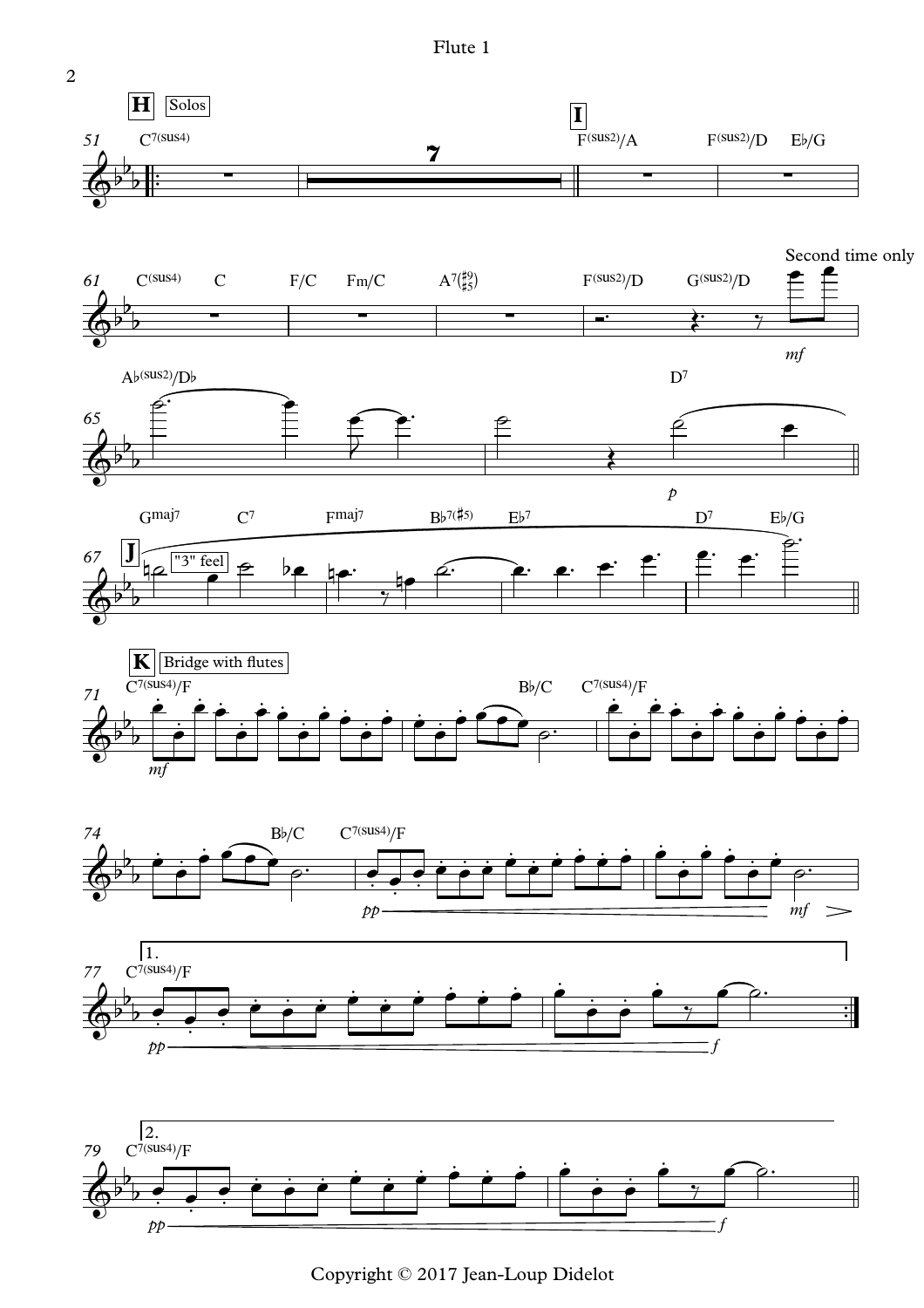Flute 1















Copyright © 2017 Jean-Loup Didelot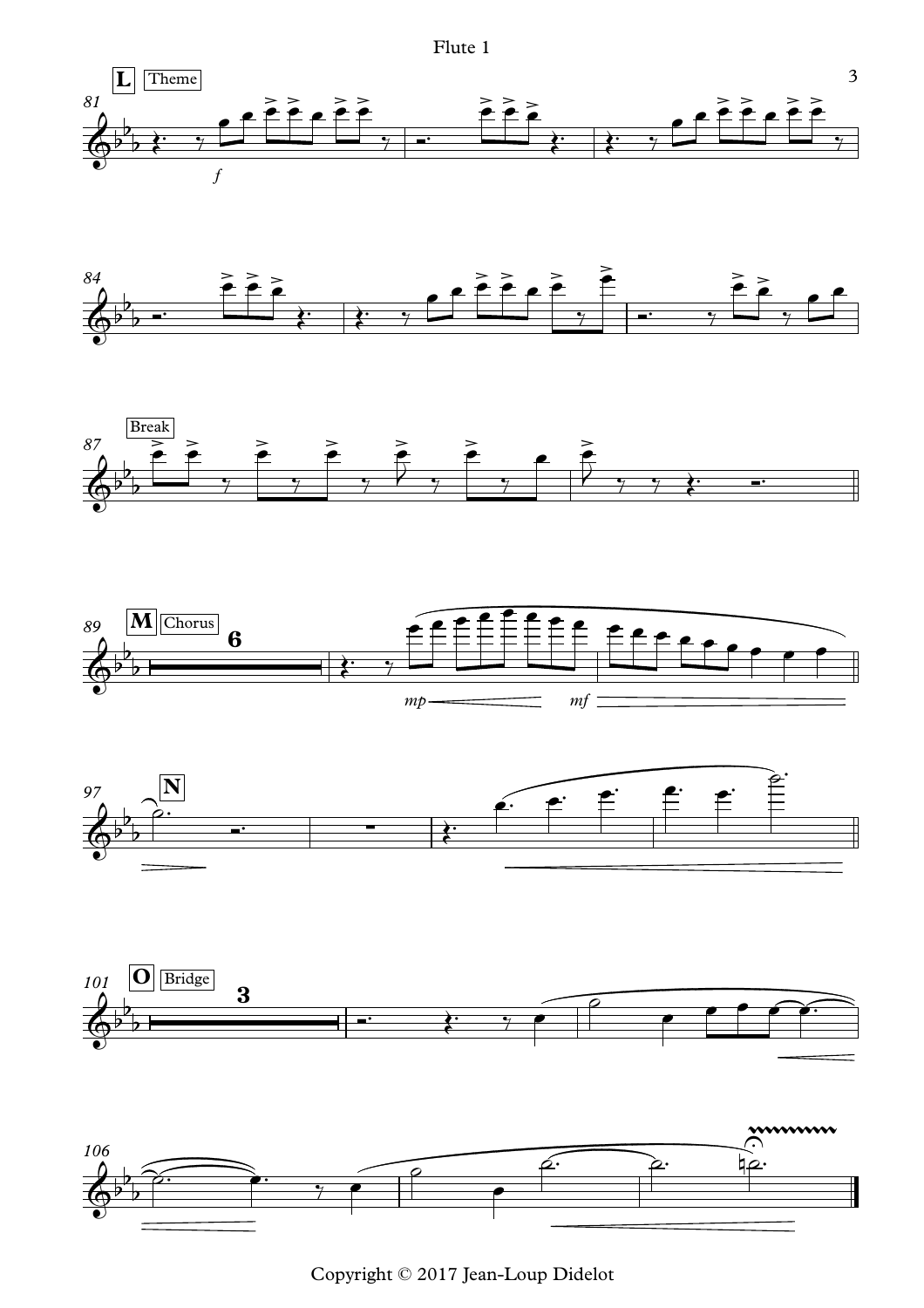

Copyright © 2017 Jean-Loup Didelot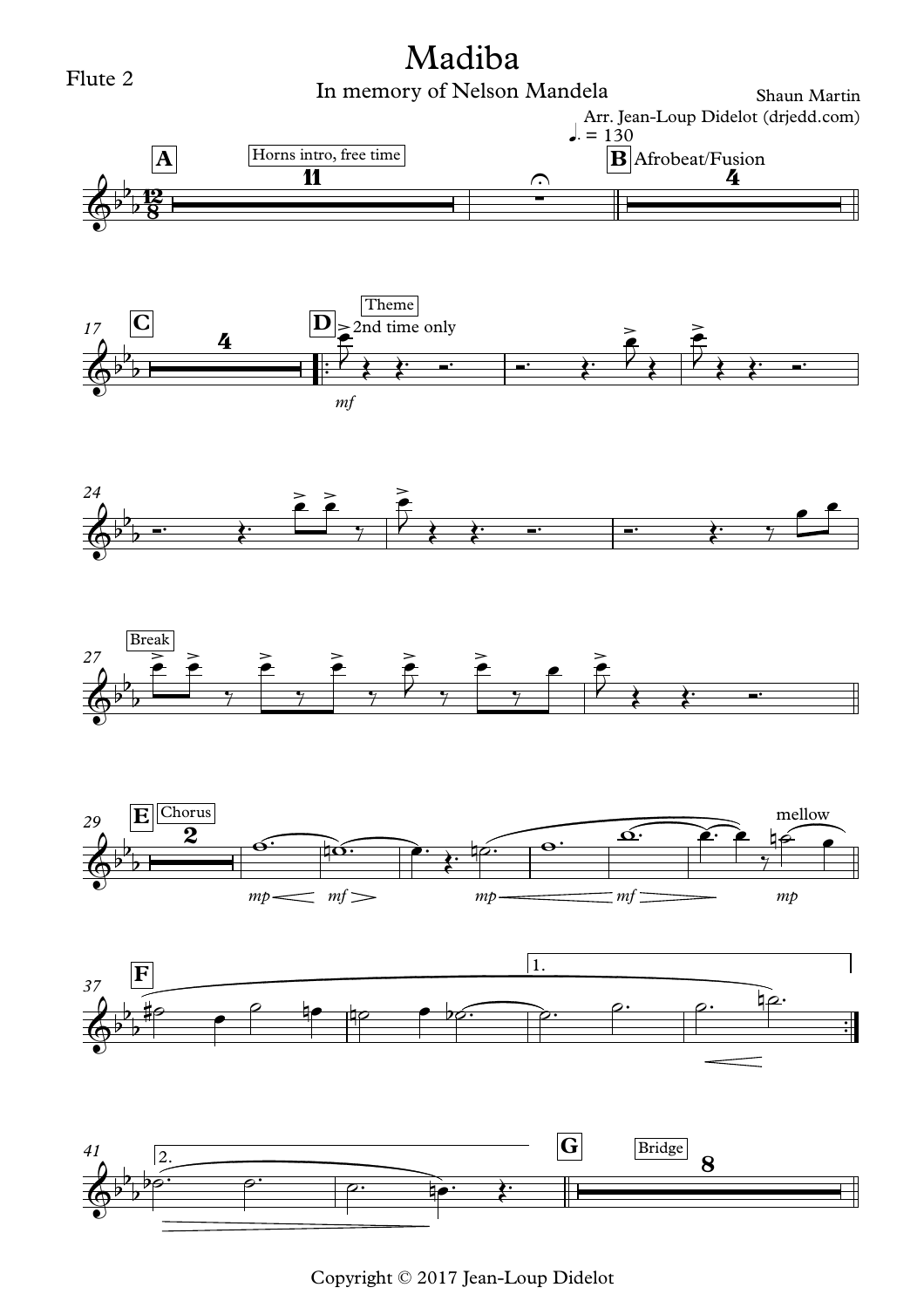

Copyright © 2017 Jean-Loup Didelot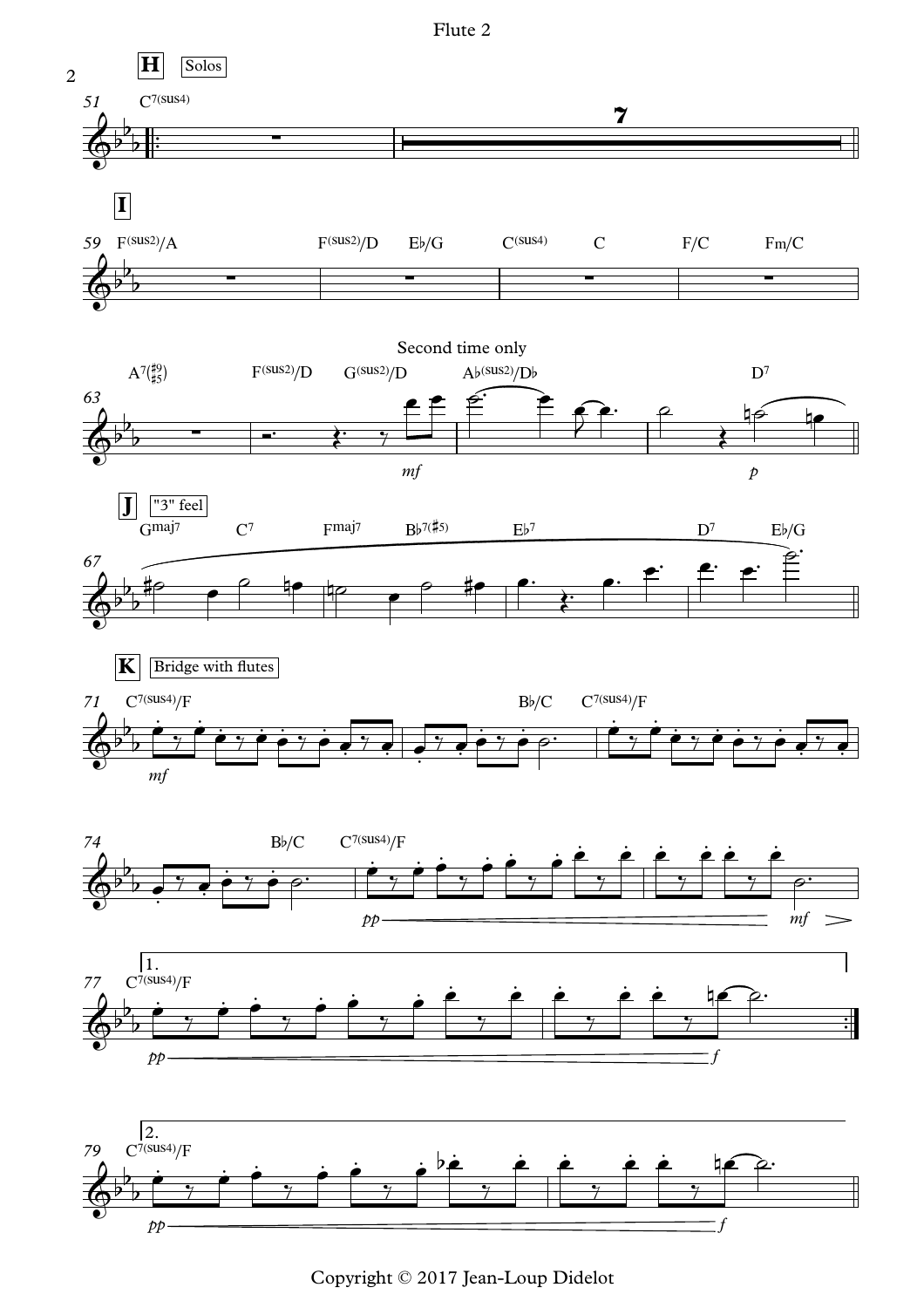![](_page_5_Figure_1.jpeg)

![](_page_5_Figure_2.jpeg)

![](_page_5_Figure_3.jpeg)

![](_page_5_Figure_4.jpeg)

![](_page_5_Figure_5.jpeg)

![](_page_5_Figure_6.jpeg)

![](_page_5_Figure_7.jpeg)

Copyright © 2017 Jean-Loup Didelot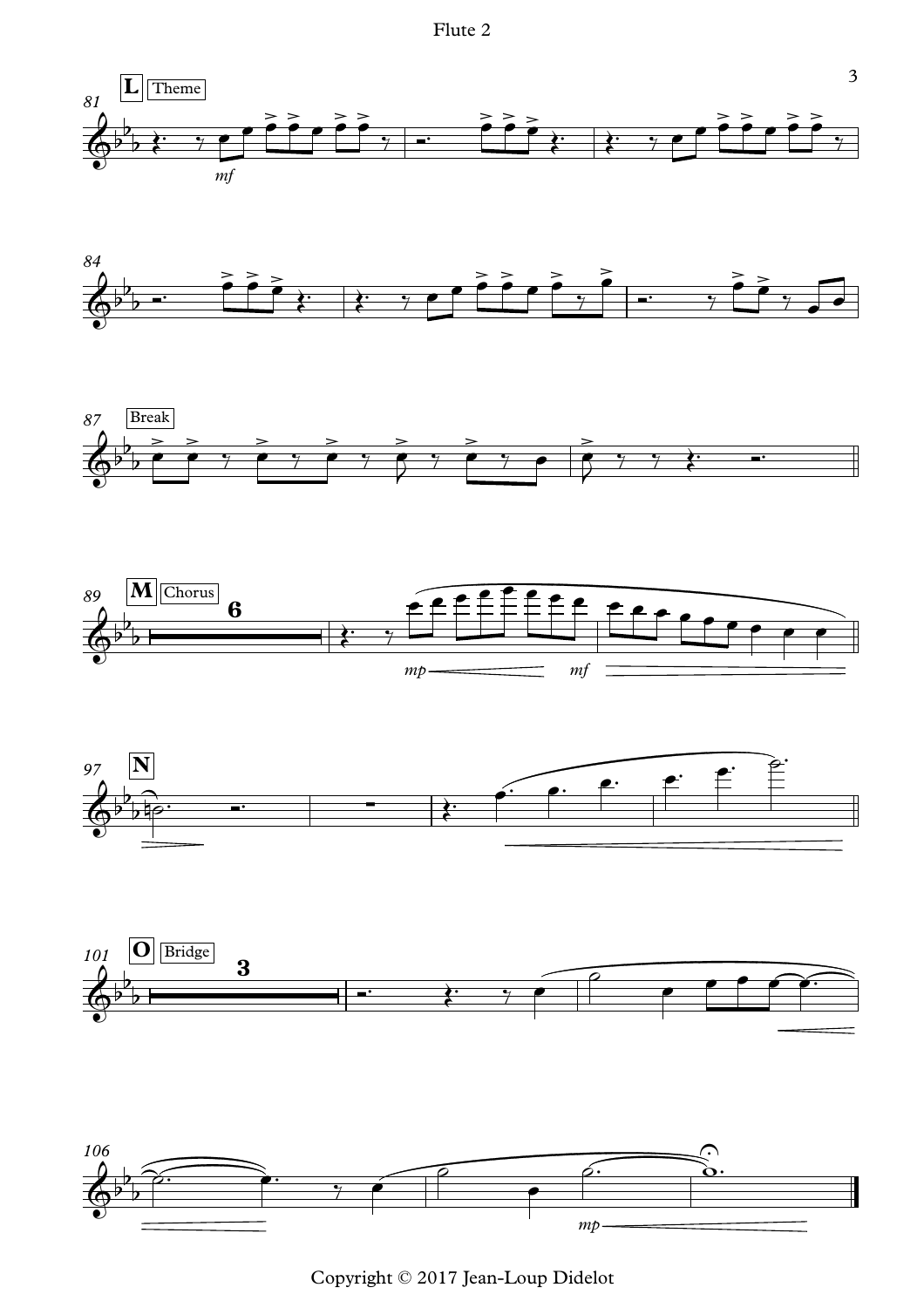#### Trumpet

## In memory of Nelson Mandela Madiba

![](_page_6_Figure_3.jpeg)

![](_page_6_Figure_4.jpeg)

![](_page_6_Figure_5.jpeg)

![](_page_6_Figure_6.jpeg)

![](_page_6_Figure_7.jpeg)

![](_page_6_Figure_8.jpeg)

![](_page_6_Figure_9.jpeg)

![](_page_6_Figure_10.jpeg)

![](_page_6_Figure_11.jpeg)

Copyright © 2017 Jean-Loup Didelot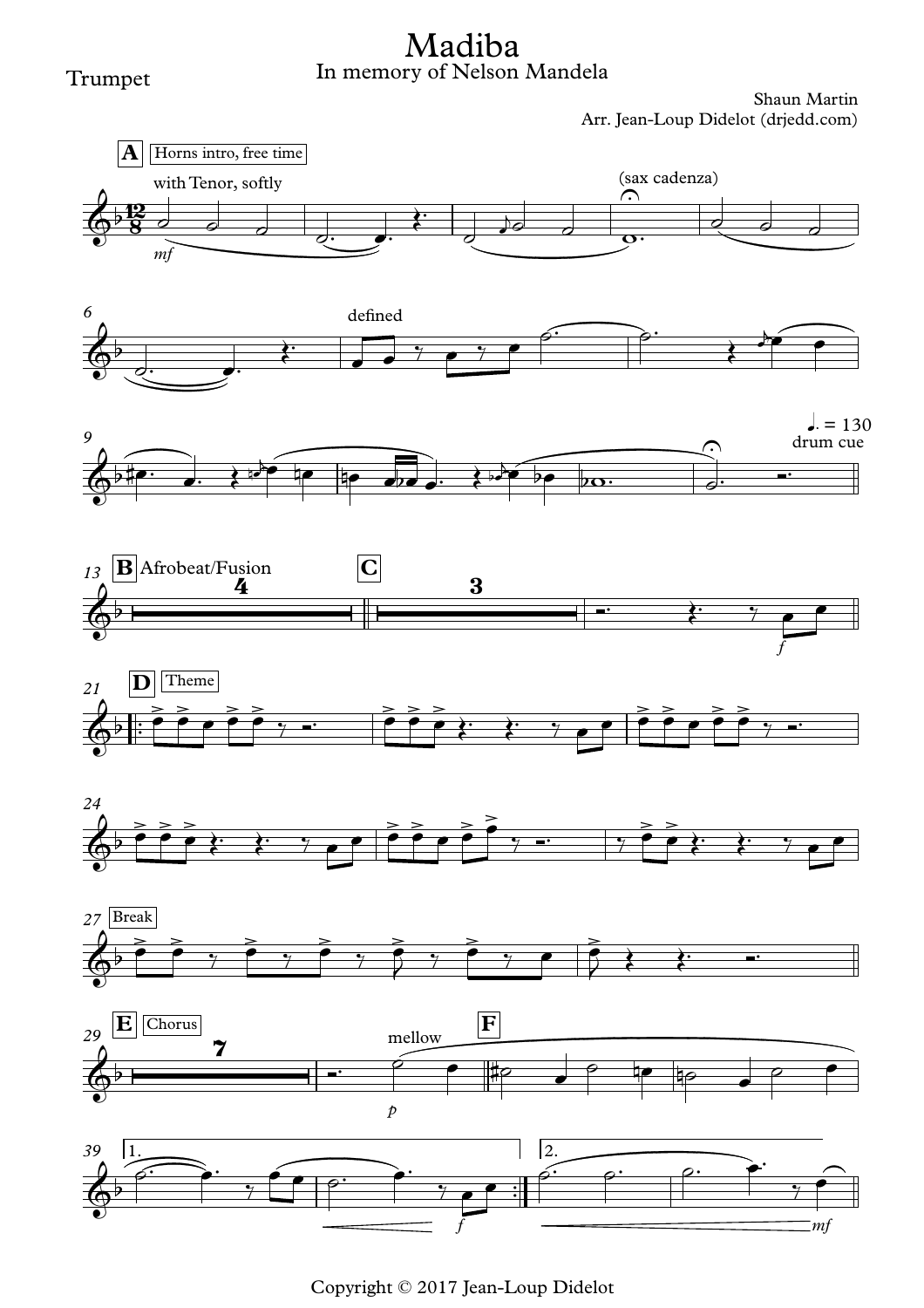Trumpet

![](_page_7_Figure_1.jpeg)

Copyright © 2017 Jean-Loup Didelot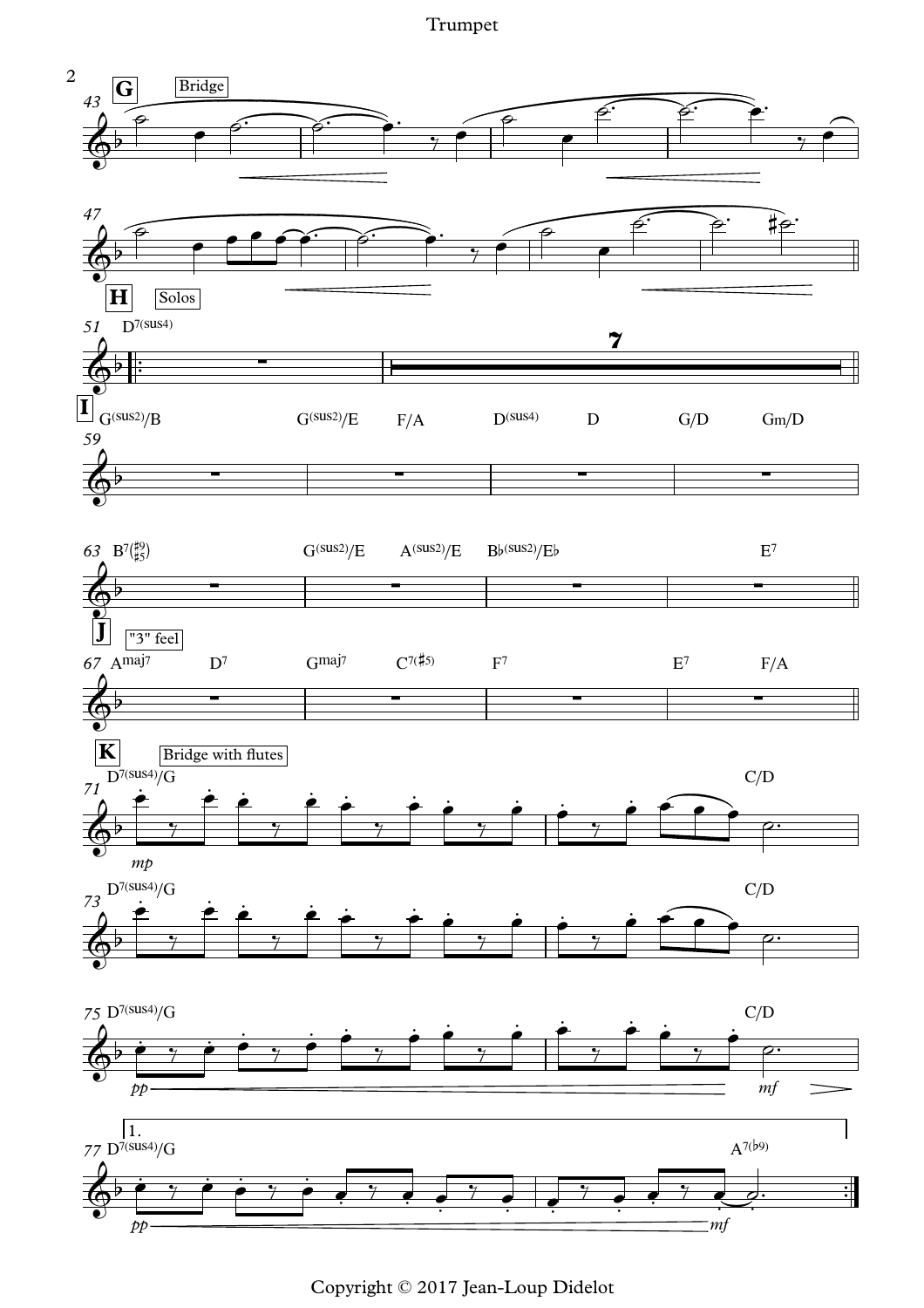Trumpet

![](_page_8_Figure_1.jpeg)

Copyright © 2017 Jean-Loup Didelot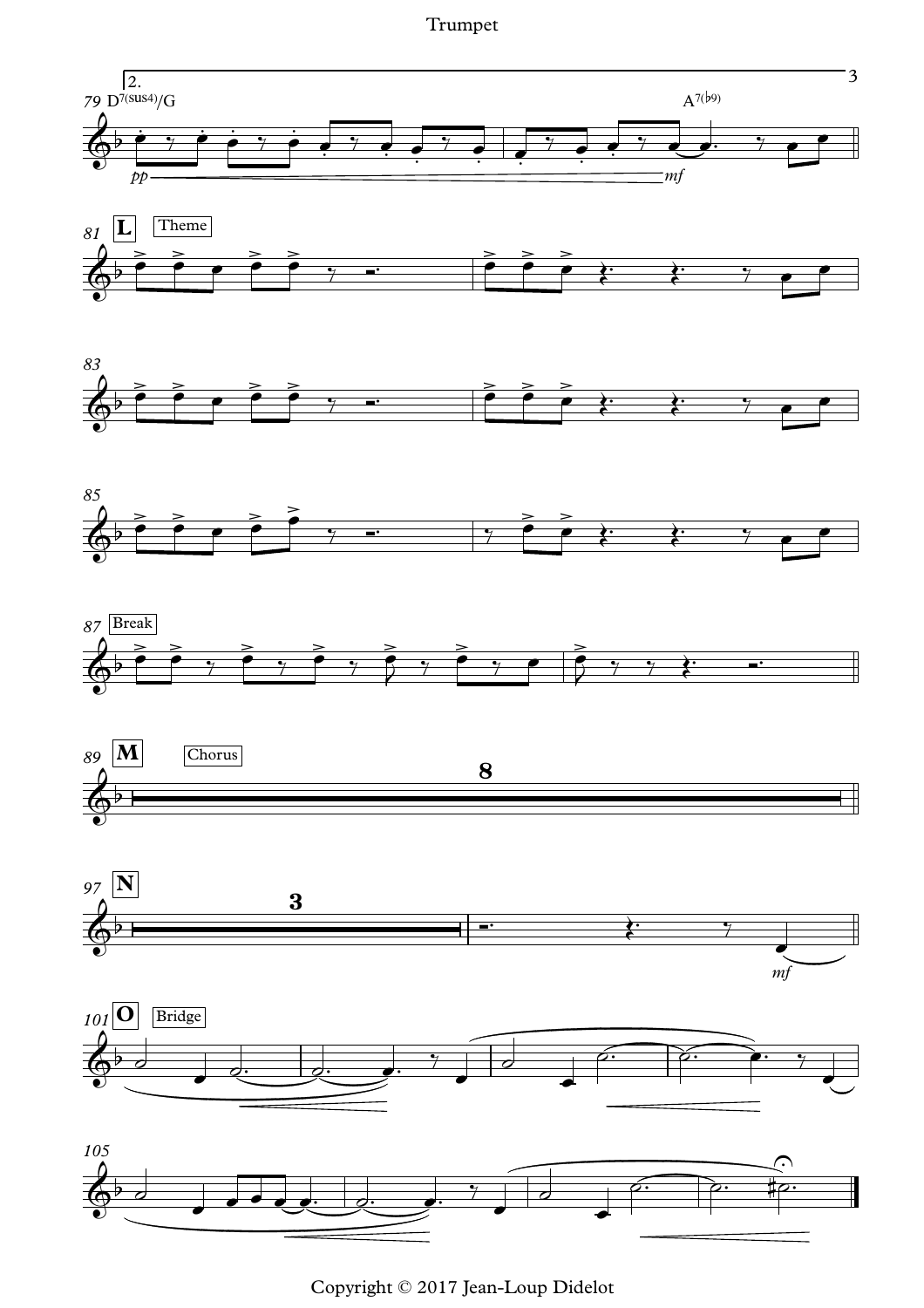![](_page_9_Figure_0.jpeg)

Alto Saxophone

![](_page_9_Figure_3.jpeg)

Copyright © 2017 Jean-Loup Didelot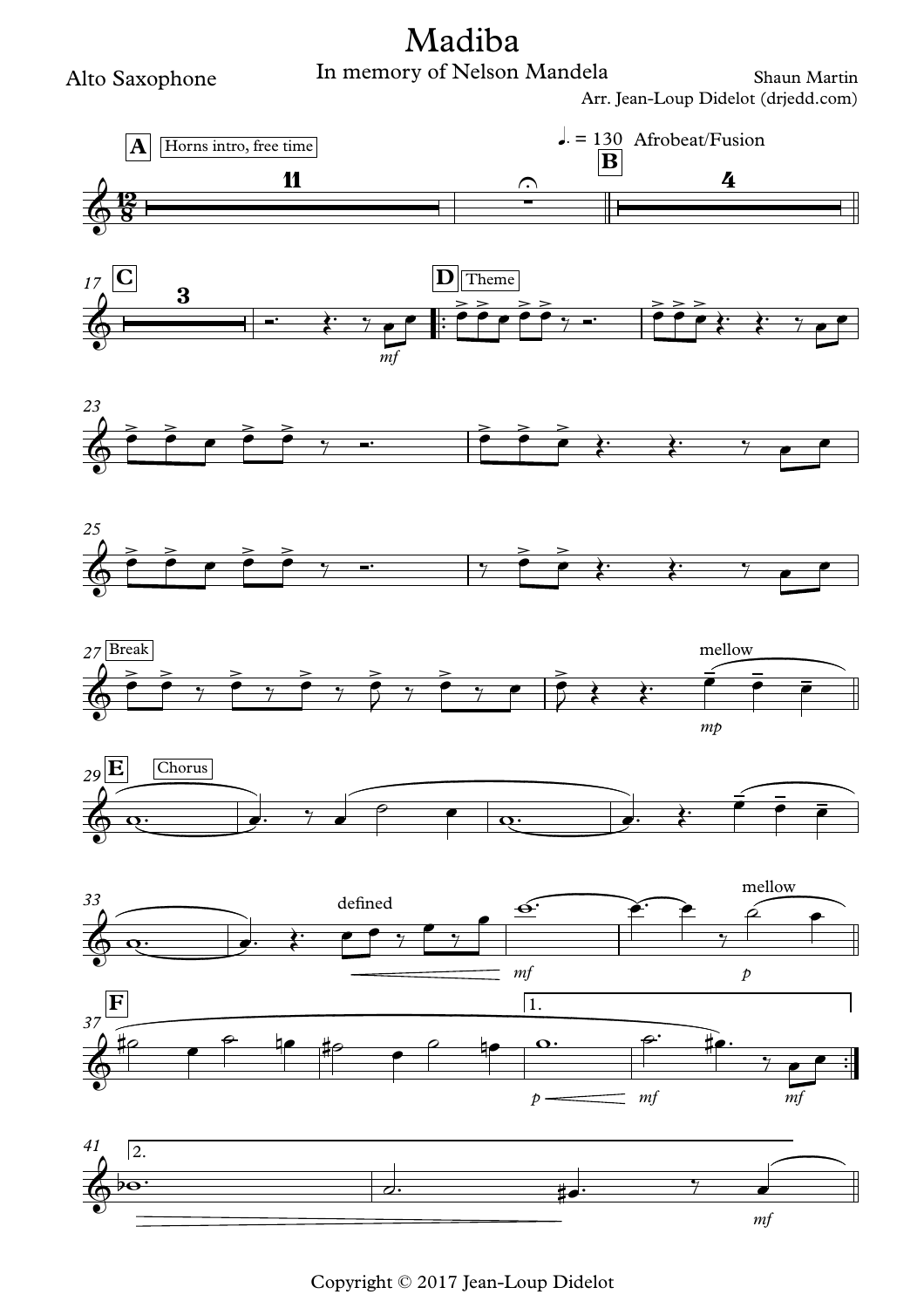Alto Saxophone

![](_page_10_Figure_1.jpeg)

Copyright © 2017 Jean-Loup Didelot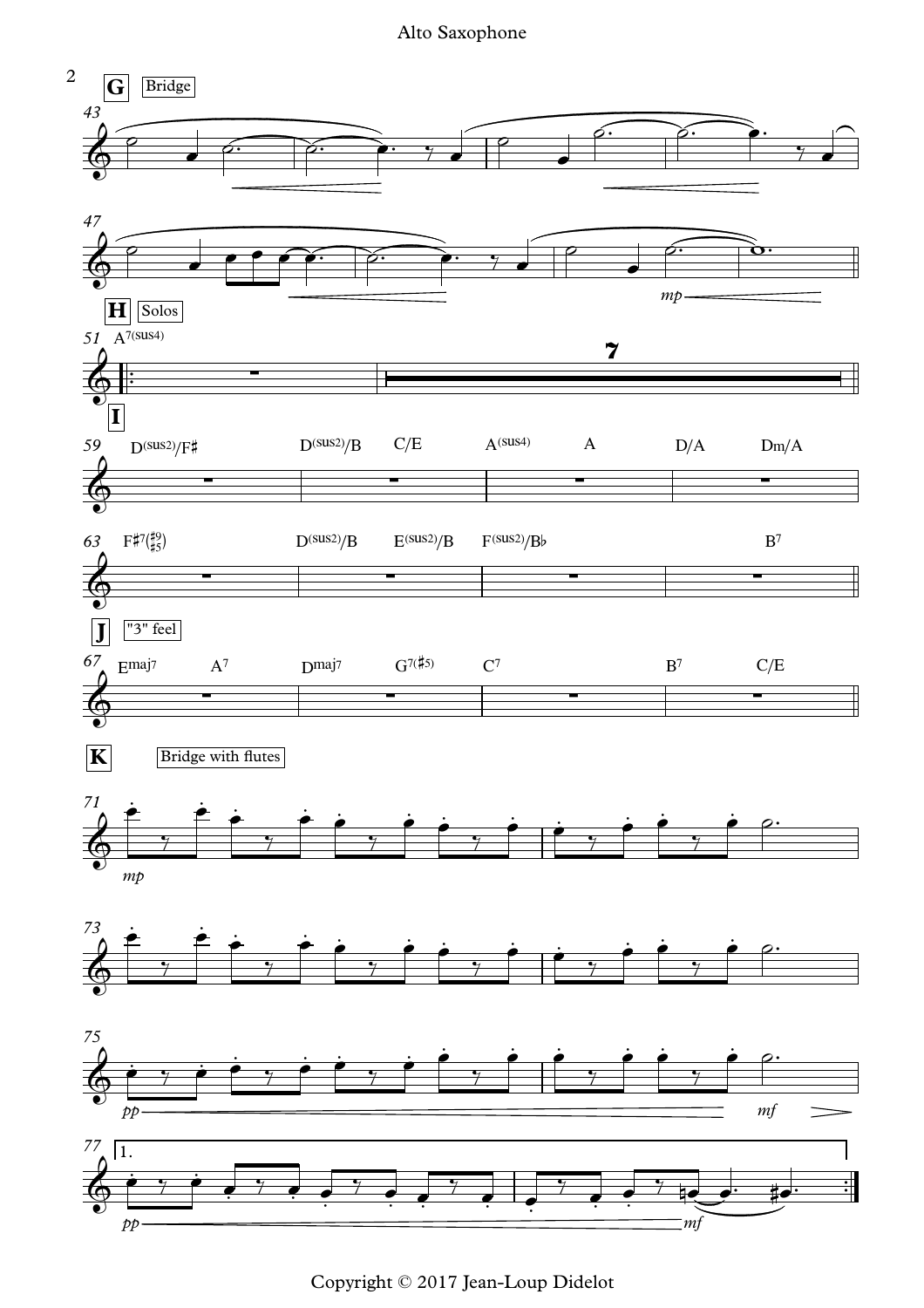#### Alto Saxophone

![](_page_11_Figure_1.jpeg)

Copyright © 2017 Jean-Loup Didelot

*mp*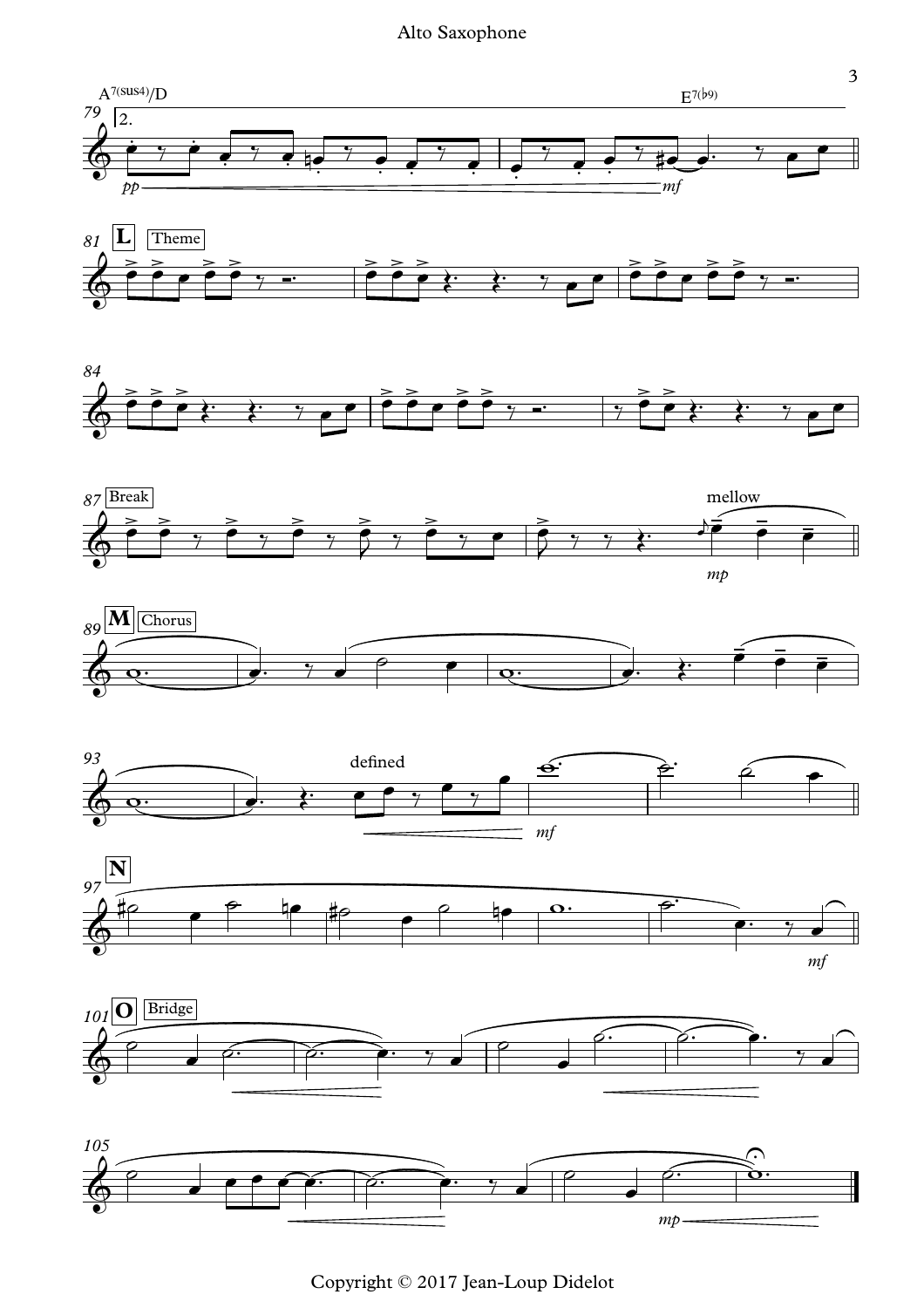## In memory of Nelson Mandela Madiba

![](_page_12_Figure_3.jpeg)

Copyright © 2017 Jean-Loup Didelot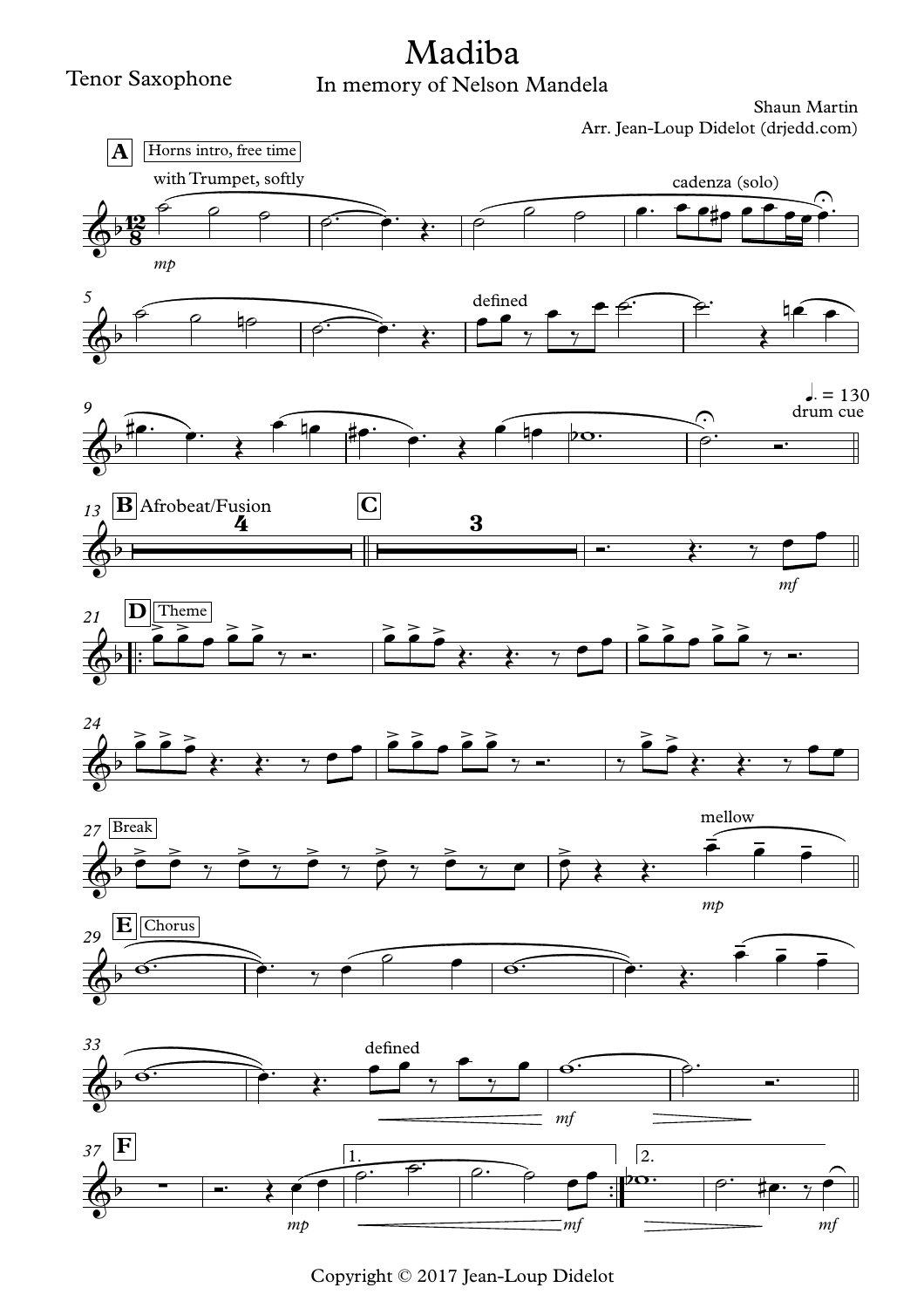Tenor Saxophone

![](_page_13_Figure_1.jpeg)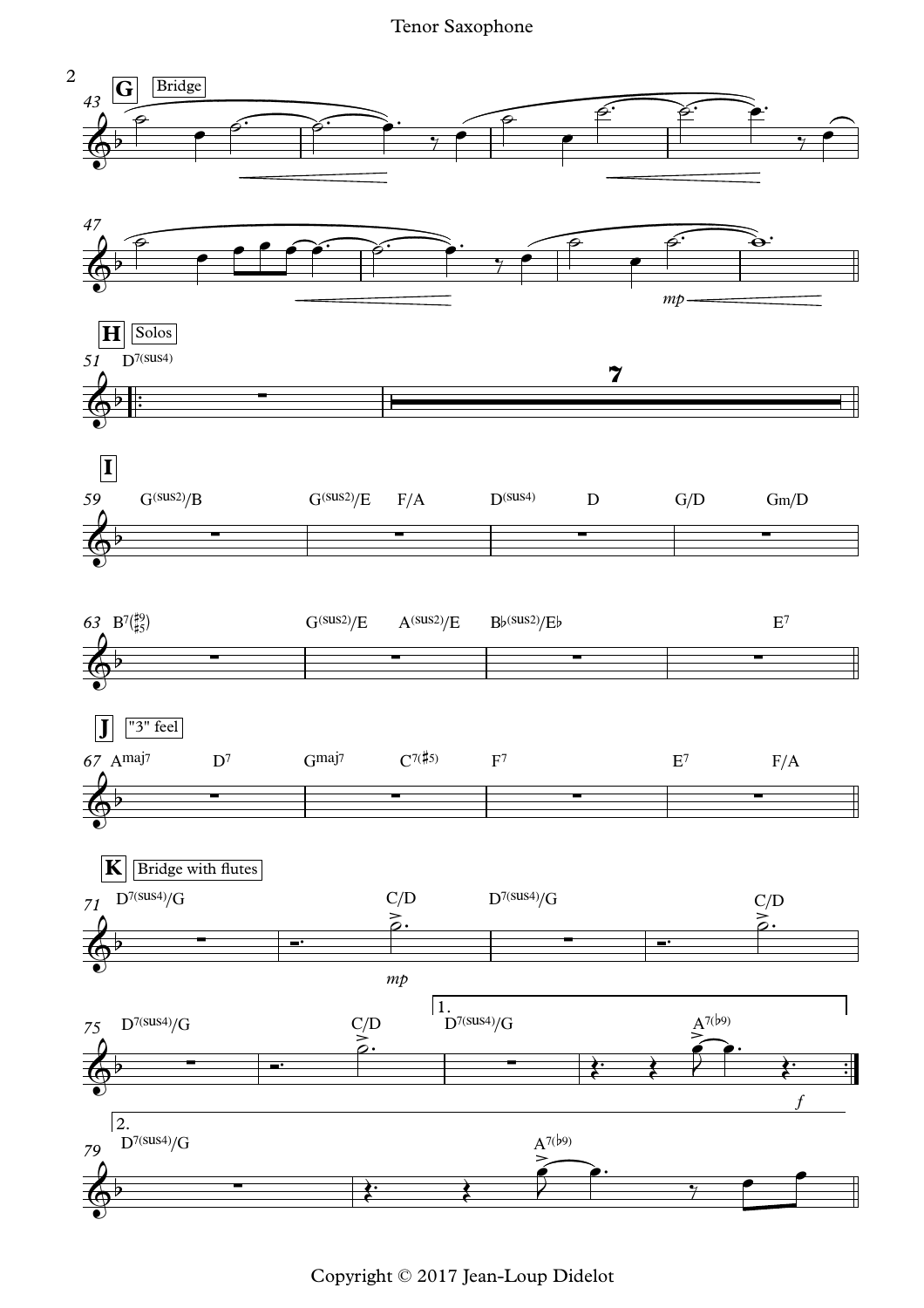Tenor Saxophone

![](_page_14_Figure_1.jpeg)

![](_page_14_Figure_2.jpeg)

![](_page_14_Figure_3.jpeg)

![](_page_14_Figure_4.jpeg)

![](_page_14_Figure_5.jpeg)

![](_page_14_Figure_6.jpeg)

![](_page_14_Figure_7.jpeg)

![](_page_14_Figure_8.jpeg)

Copyright © 2017 Jean-Loup Didelot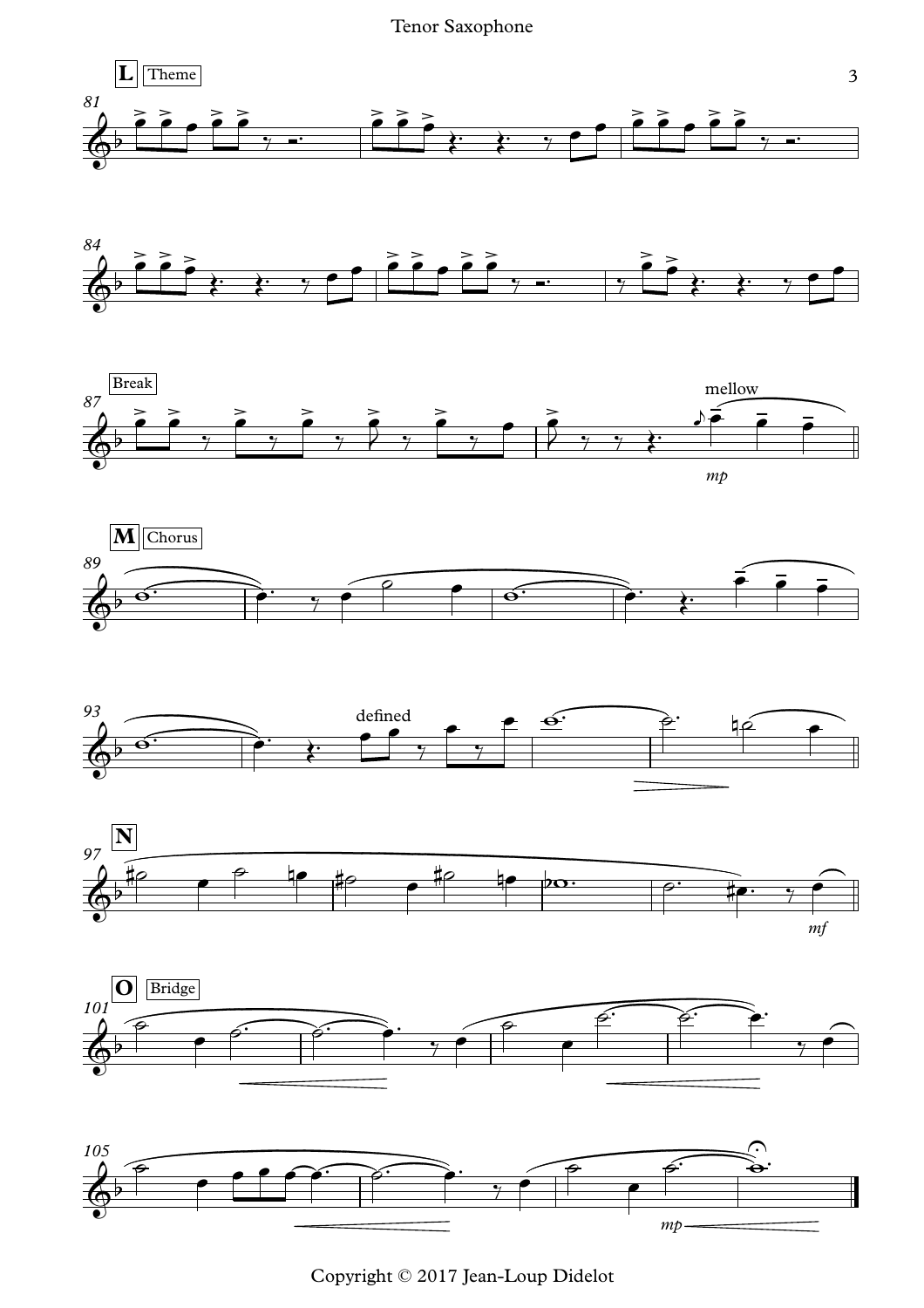## In memory of Nelson Mandela Madiba

![](_page_15_Figure_3.jpeg)

Copyright © 2017 Jean-Loup Didelot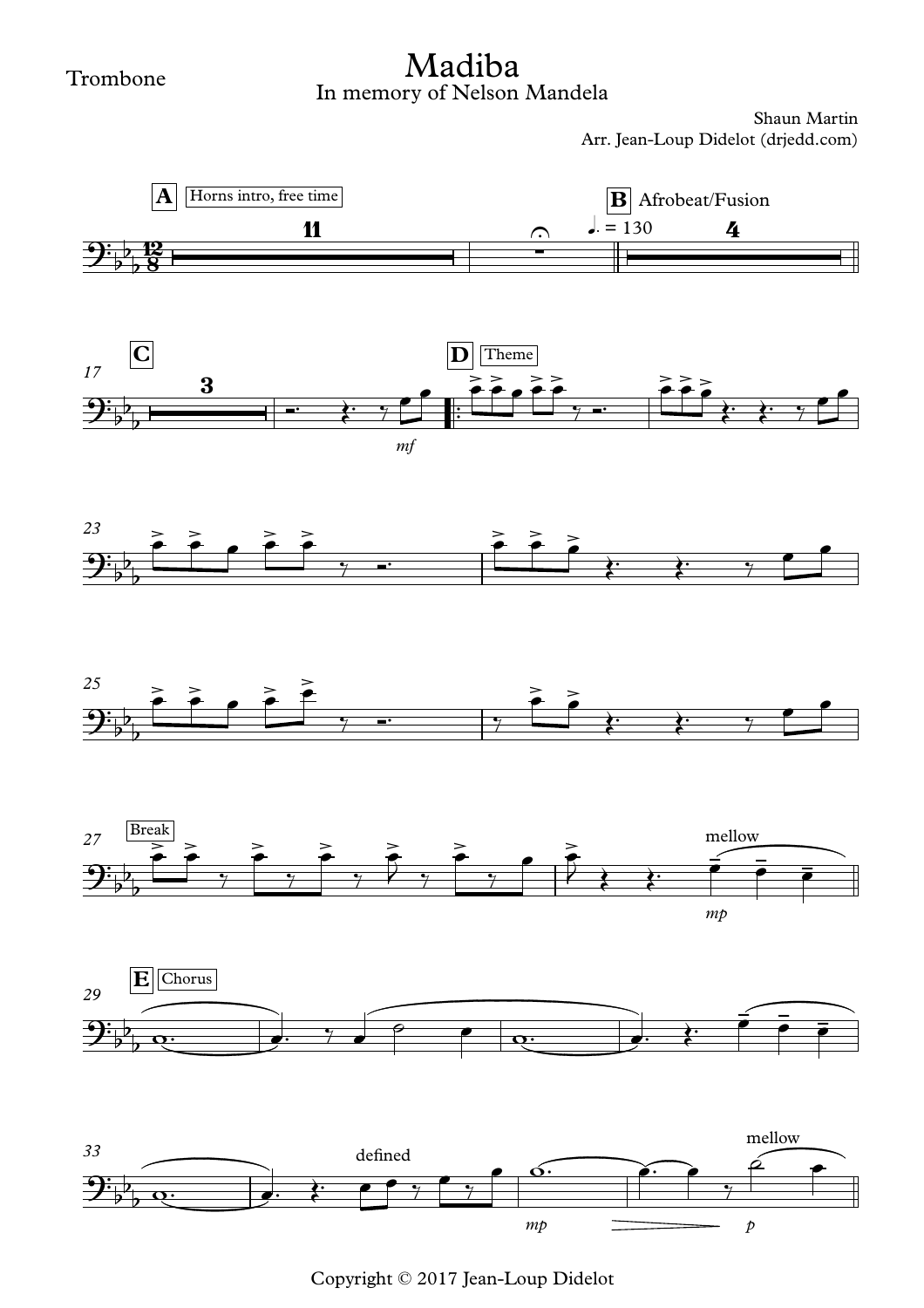Trombone

![](_page_16_Figure_1.jpeg)

Copyright © 2017 Jean-Loup Didelot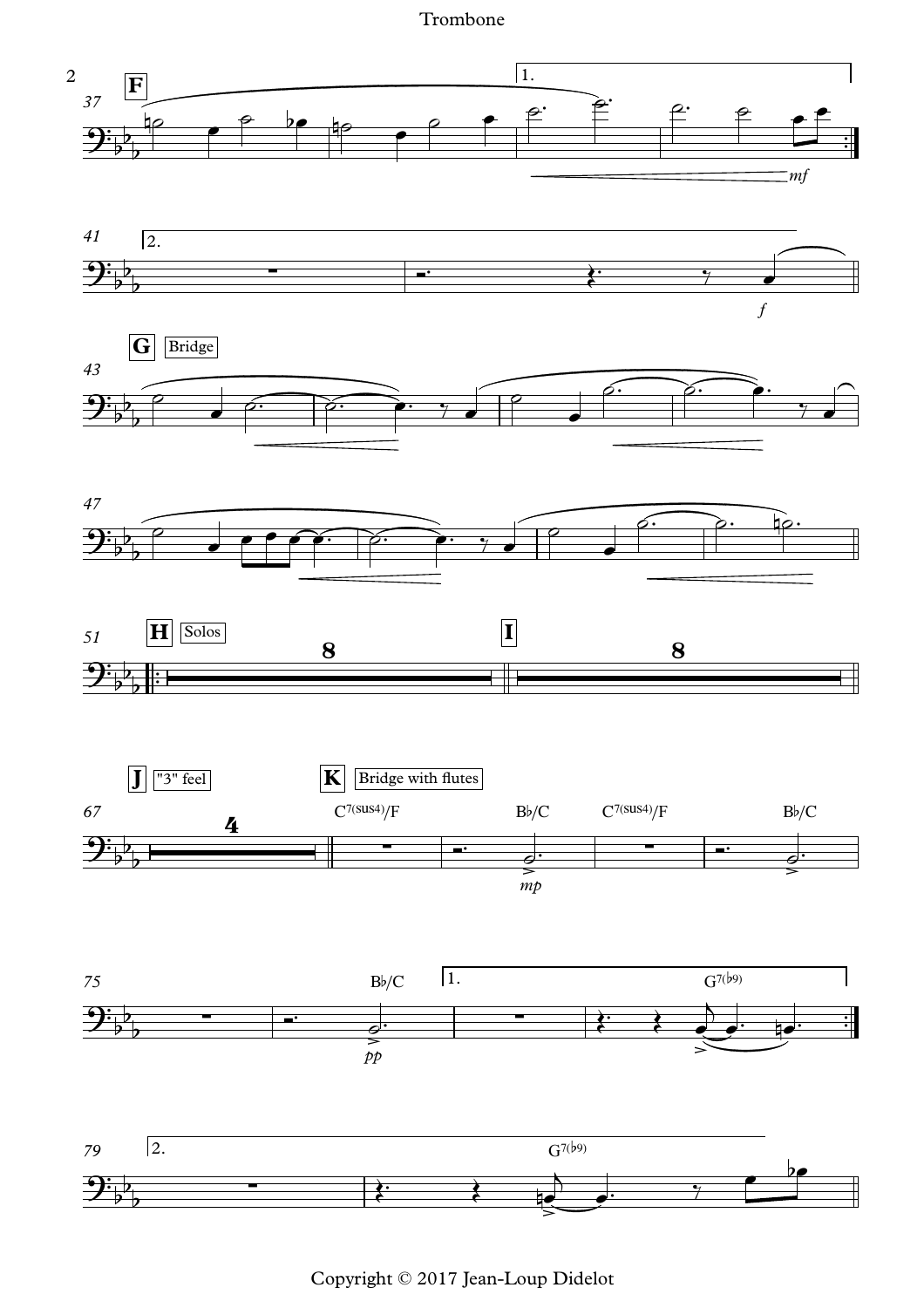#### Trombone

![](_page_17_Figure_1.jpeg)

![](_page_17_Figure_2.jpeg)

![](_page_17_Figure_3.jpeg)

![](_page_17_Figure_4.jpeg)

![](_page_17_Figure_5.jpeg)

![](_page_17_Figure_6.jpeg)

![](_page_17_Figure_7.jpeg)

![](_page_17_Figure_8.jpeg)

Copyright © 2017 Jean-Loup Didelot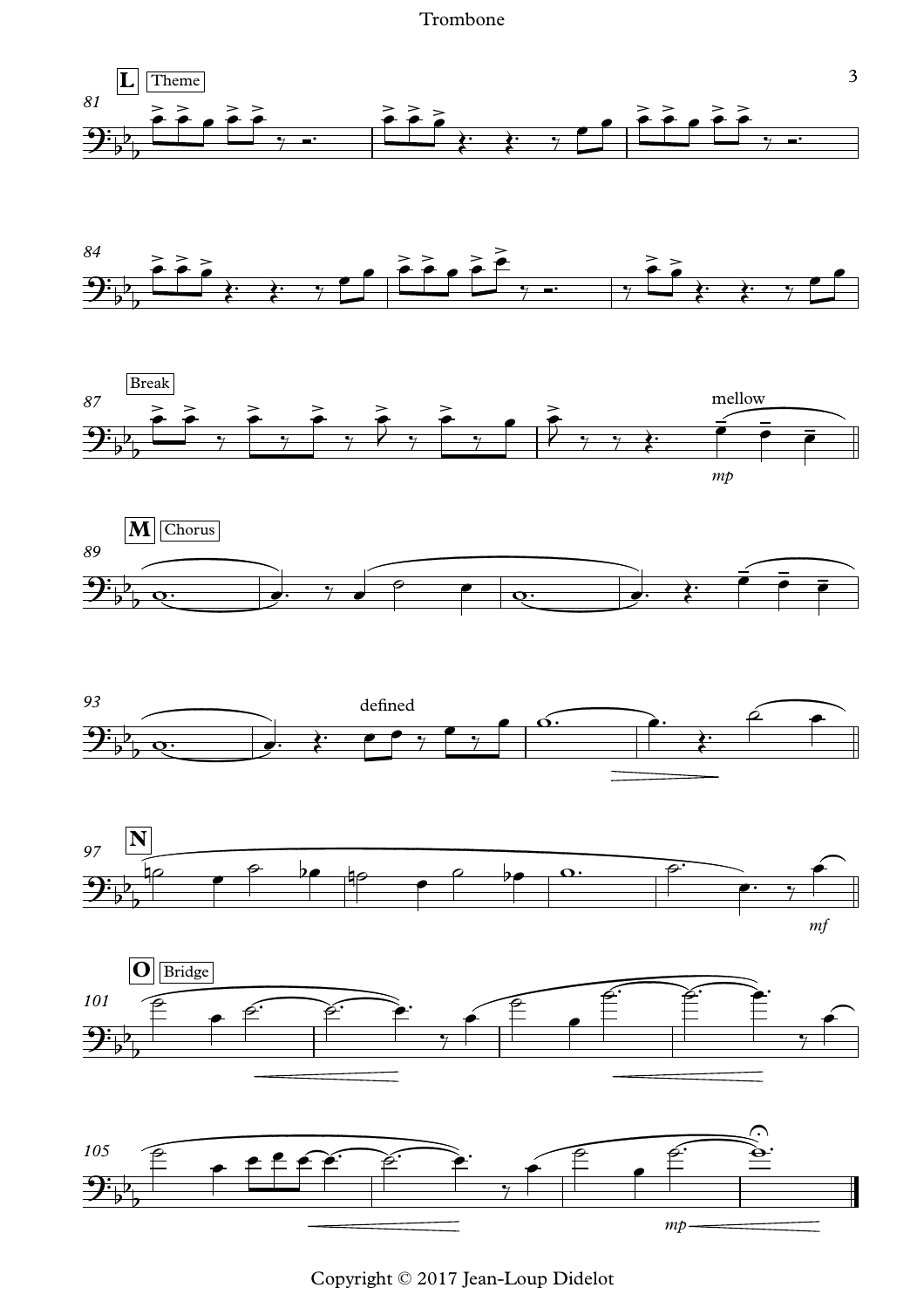## Madiba

In memory of Nelson Mandela

![](_page_18_Figure_4.jpeg)

Copyright © 2017 Jean-Loup Didelot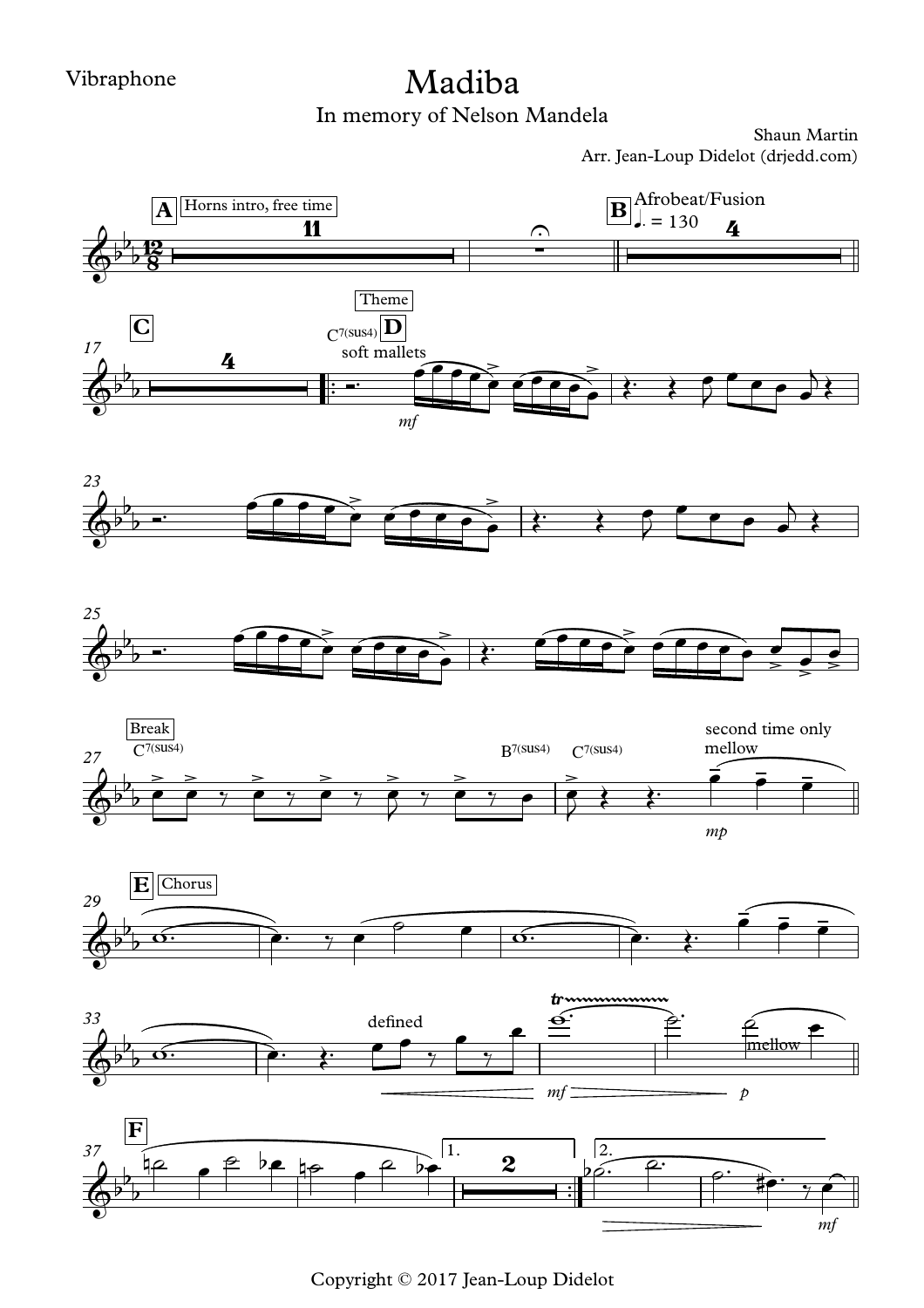Vibraphone

![](_page_19_Figure_1.jpeg)

Copyright © 2017 Jean-Loup Didelot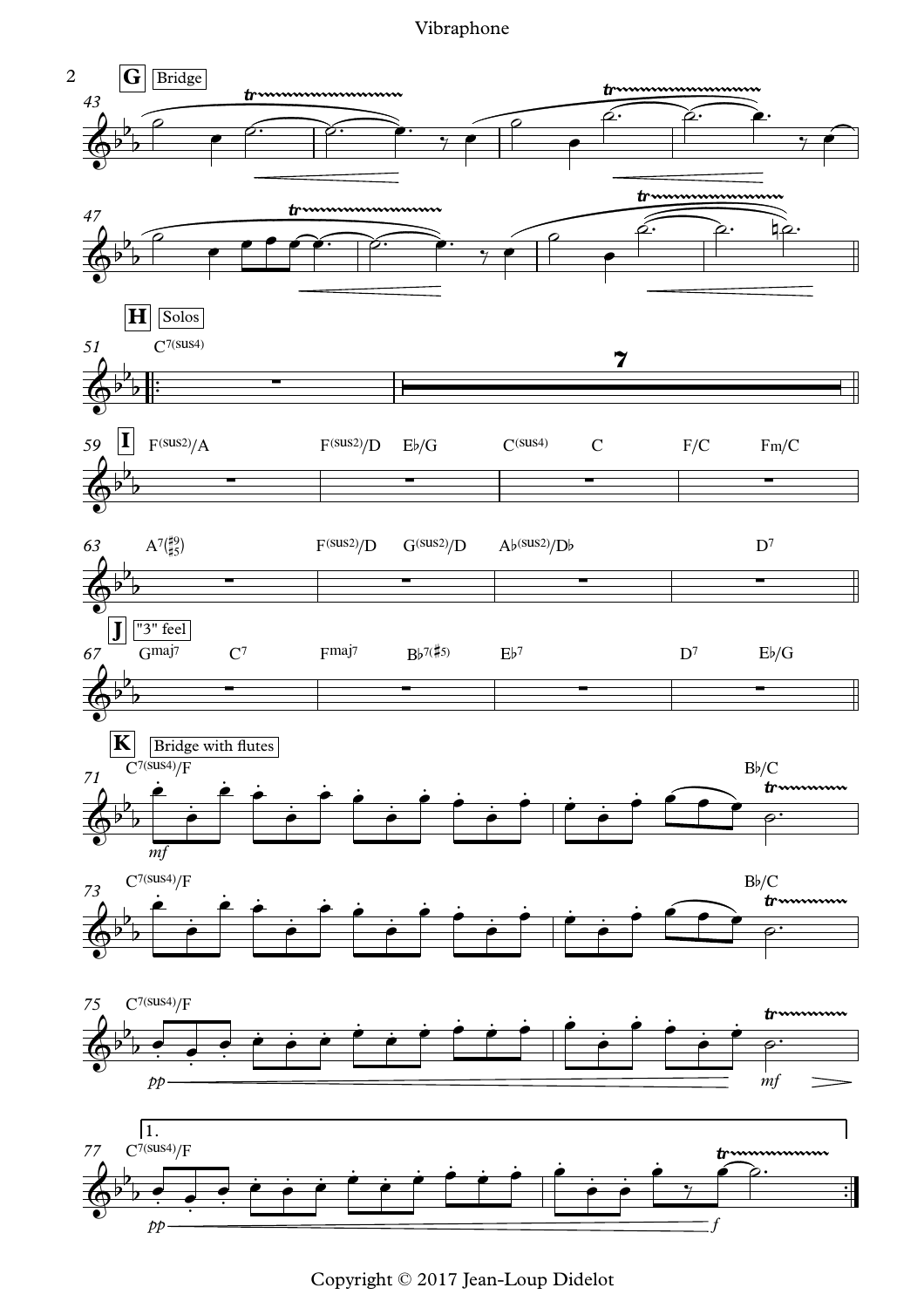Vibraphone

![](_page_20_Figure_1.jpeg)

![](_page_20_Figure_2.jpeg)

![](_page_20_Figure_3.jpeg)

![](_page_20_Figure_4.jpeg)

![](_page_20_Figure_5.jpeg)

![](_page_20_Figure_6.jpeg)

![](_page_20_Figure_7.jpeg)

![](_page_20_Figure_8.jpeg)

![](_page_20_Figure_9.jpeg)

Copyright © 2017 Jean-Loup Didelot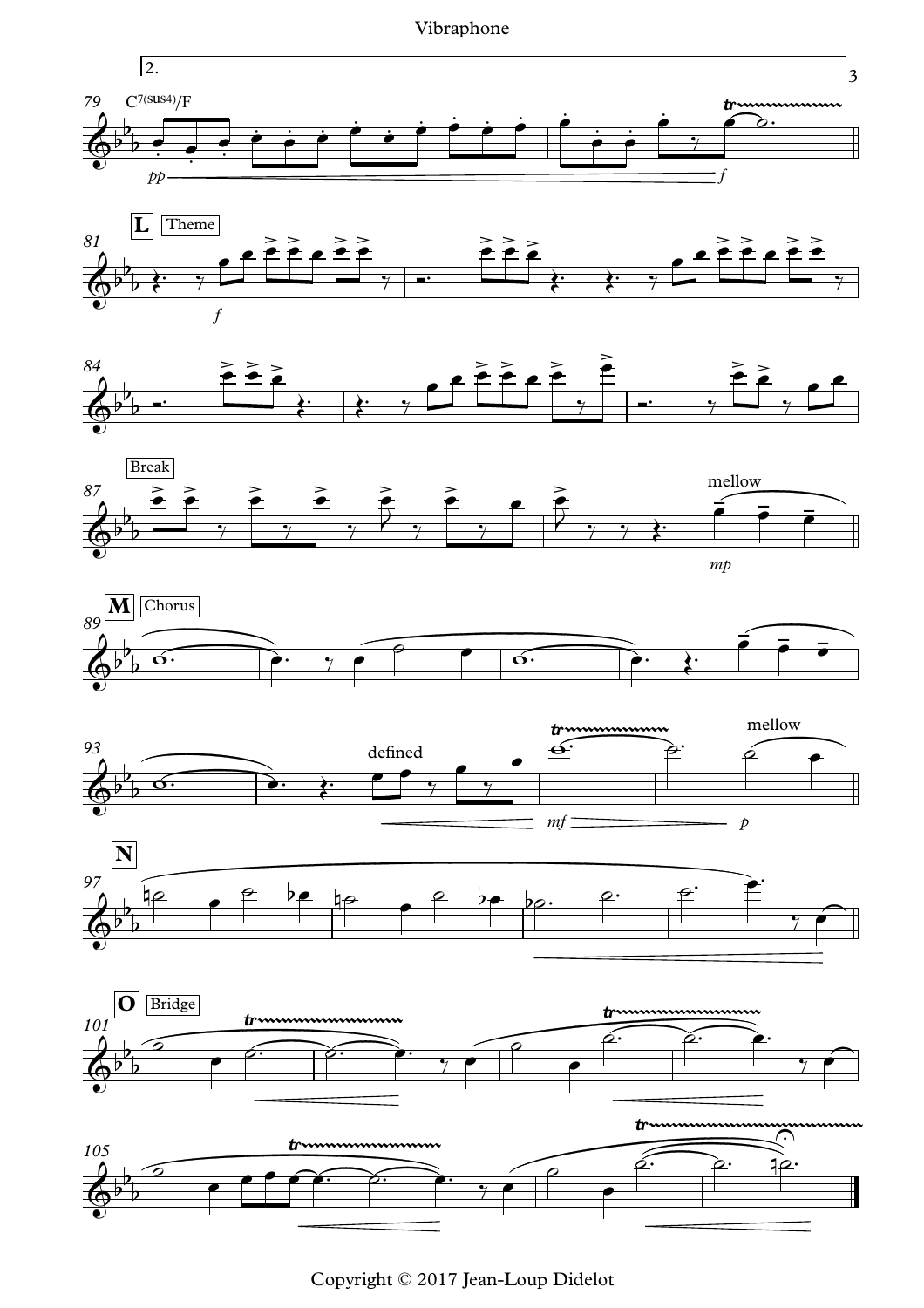## In memory of Nelson Mandela Madiba

Shaun Martin Arr. Jean-Loup Didelot (drjedd.com)

![](_page_21_Figure_3.jpeg)

Copyright © 2017 Jean-Loup Didelot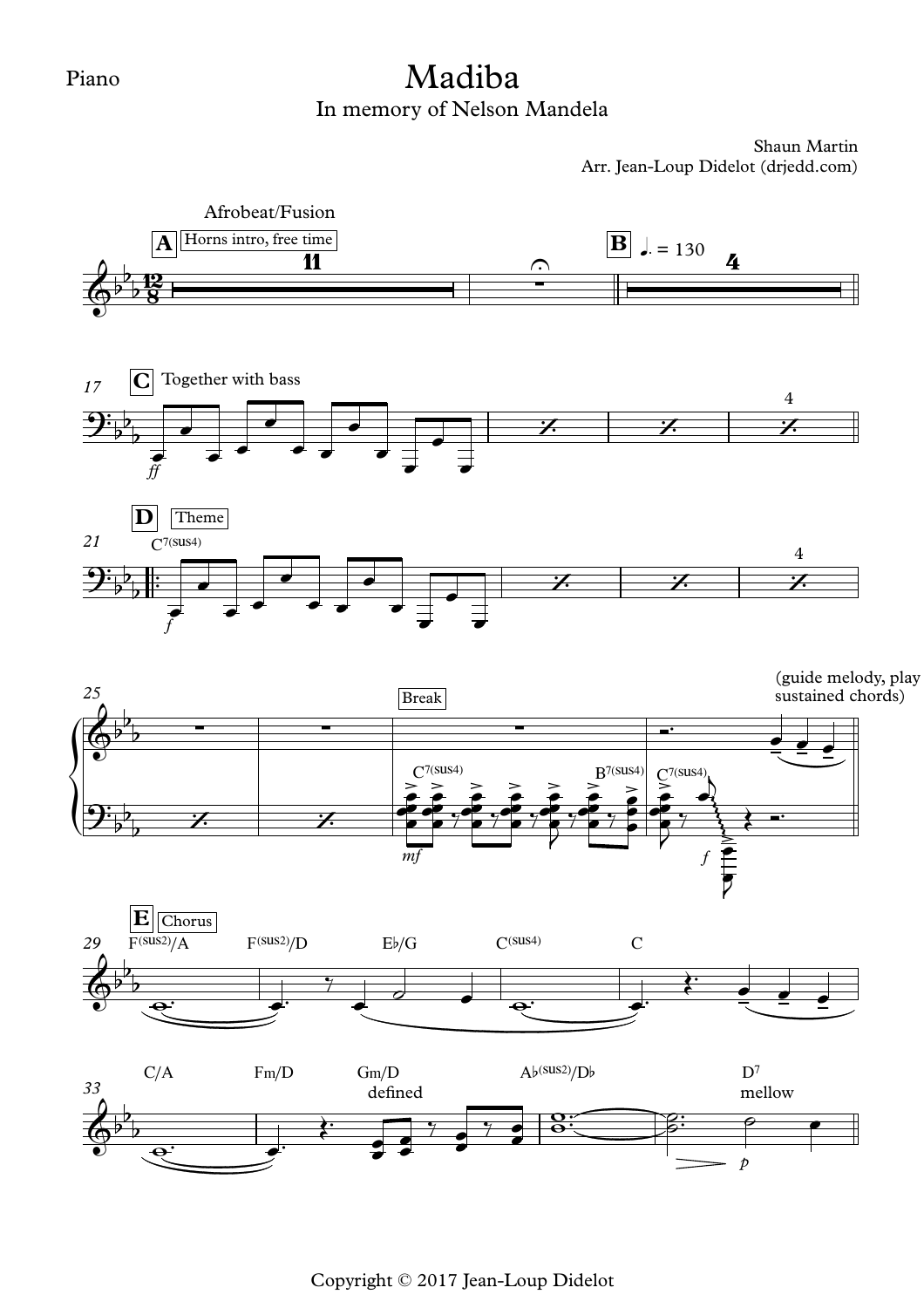Piano

![](_page_22_Figure_1.jpeg)

![](_page_22_Figure_2.jpeg)

![](_page_22_Figure_3.jpeg)

![](_page_22_Figure_4.jpeg)

![](_page_22_Figure_5.jpeg)

Copyright © 2017 Jean-Loup Didelot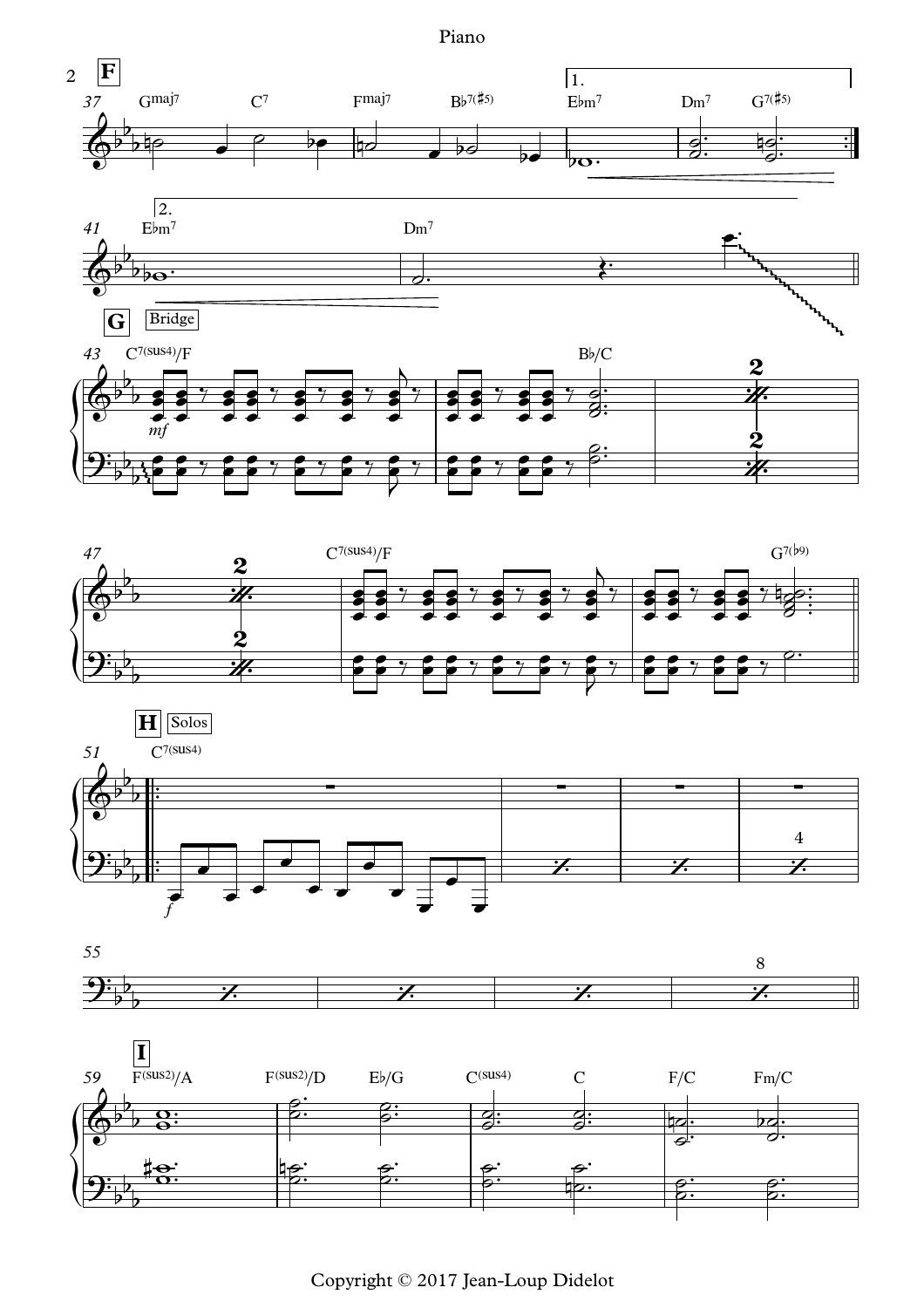Piano

![](_page_23_Figure_1.jpeg)

*p*

3

![](_page_23_Figure_3.jpeg)

![](_page_23_Figure_4.jpeg)

![](_page_23_Figure_5.jpeg)

![](_page_23_Figure_6.jpeg)

Copyright © 2017 Jean-Loup Didelot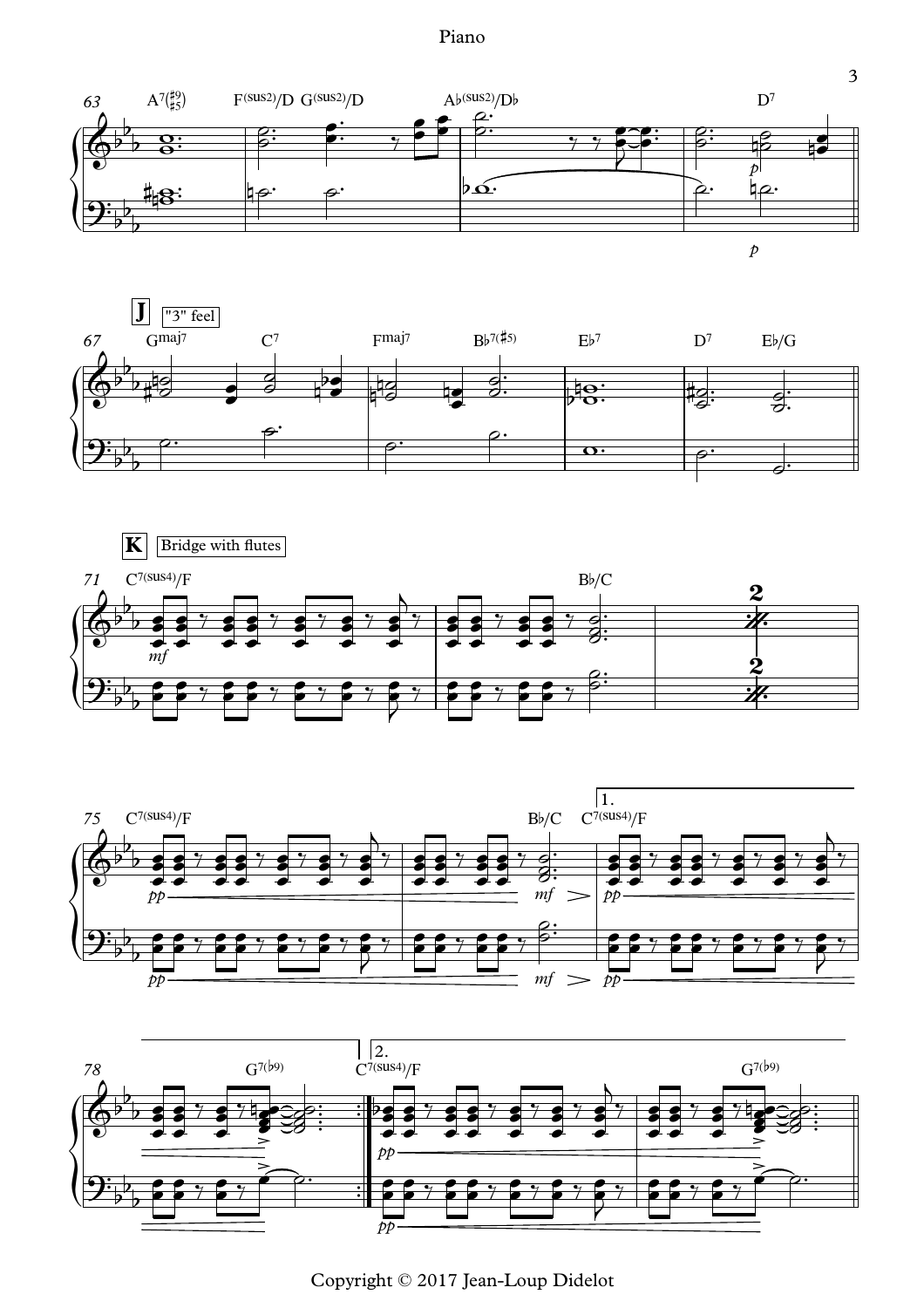Piano

![](_page_24_Figure_1.jpeg)

Copyright © 2017 Jean-Loup Didelot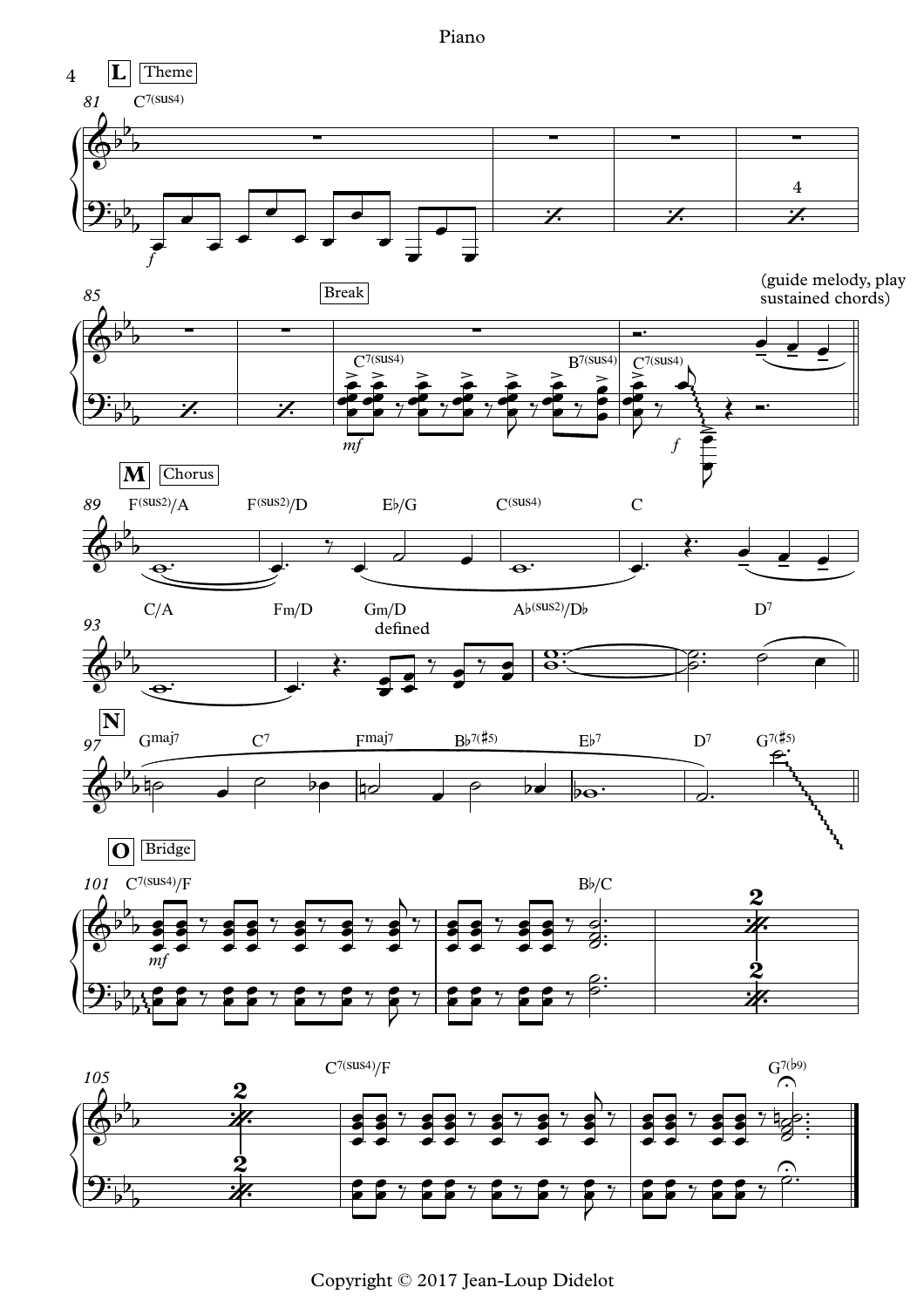## In memory of Nelson Mandela Madiba

![](_page_25_Figure_3.jpeg)

Copyright © 2017 Jean-Loup Didelot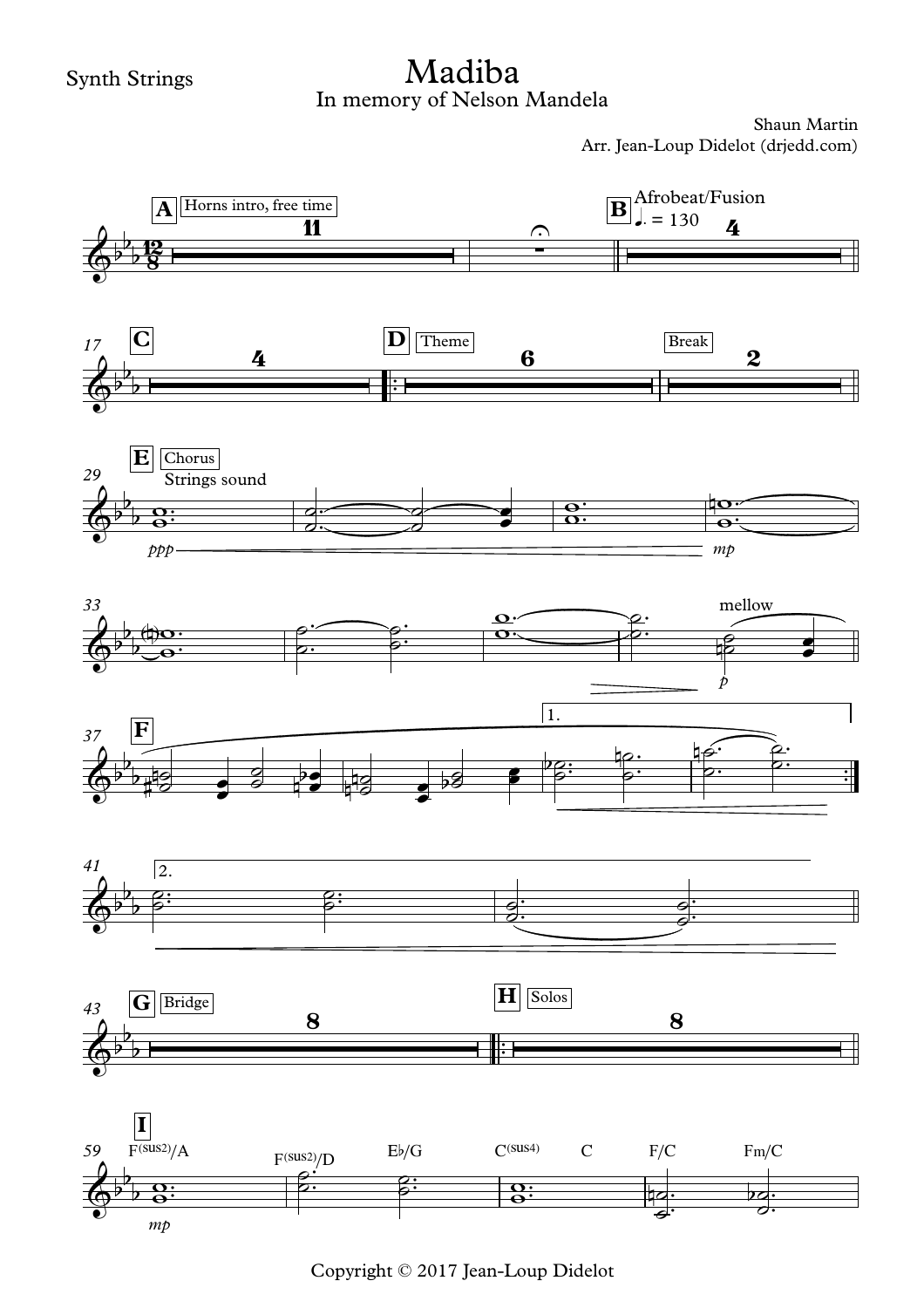![](_page_26_Figure_0.jpeg)

Copyright © 2017 Jean-Loup Didelot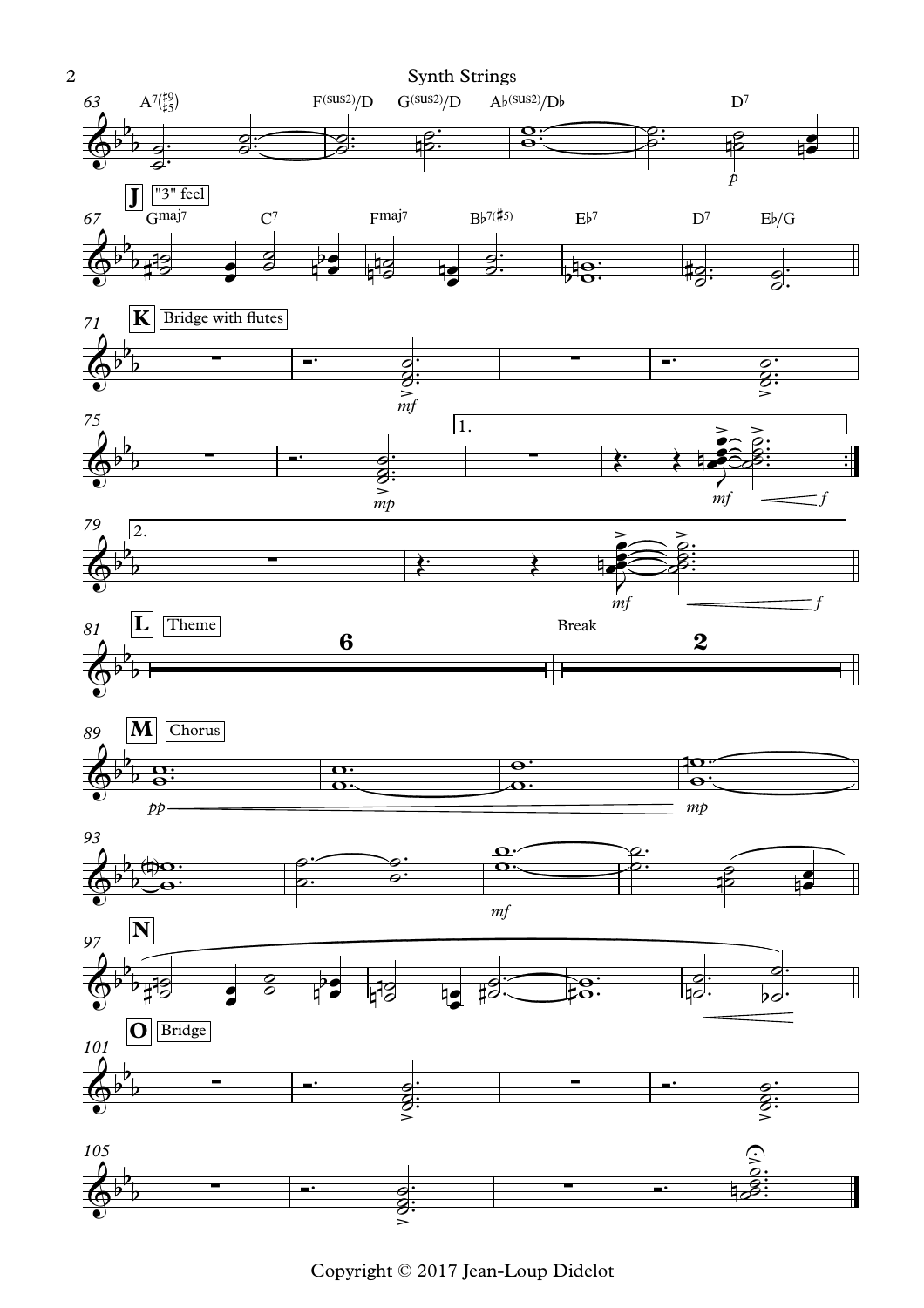## In memory of Nelson Mandela Madiba

![](_page_27_Figure_3.jpeg)

Copyright © 2017 Jean-Loup Didelot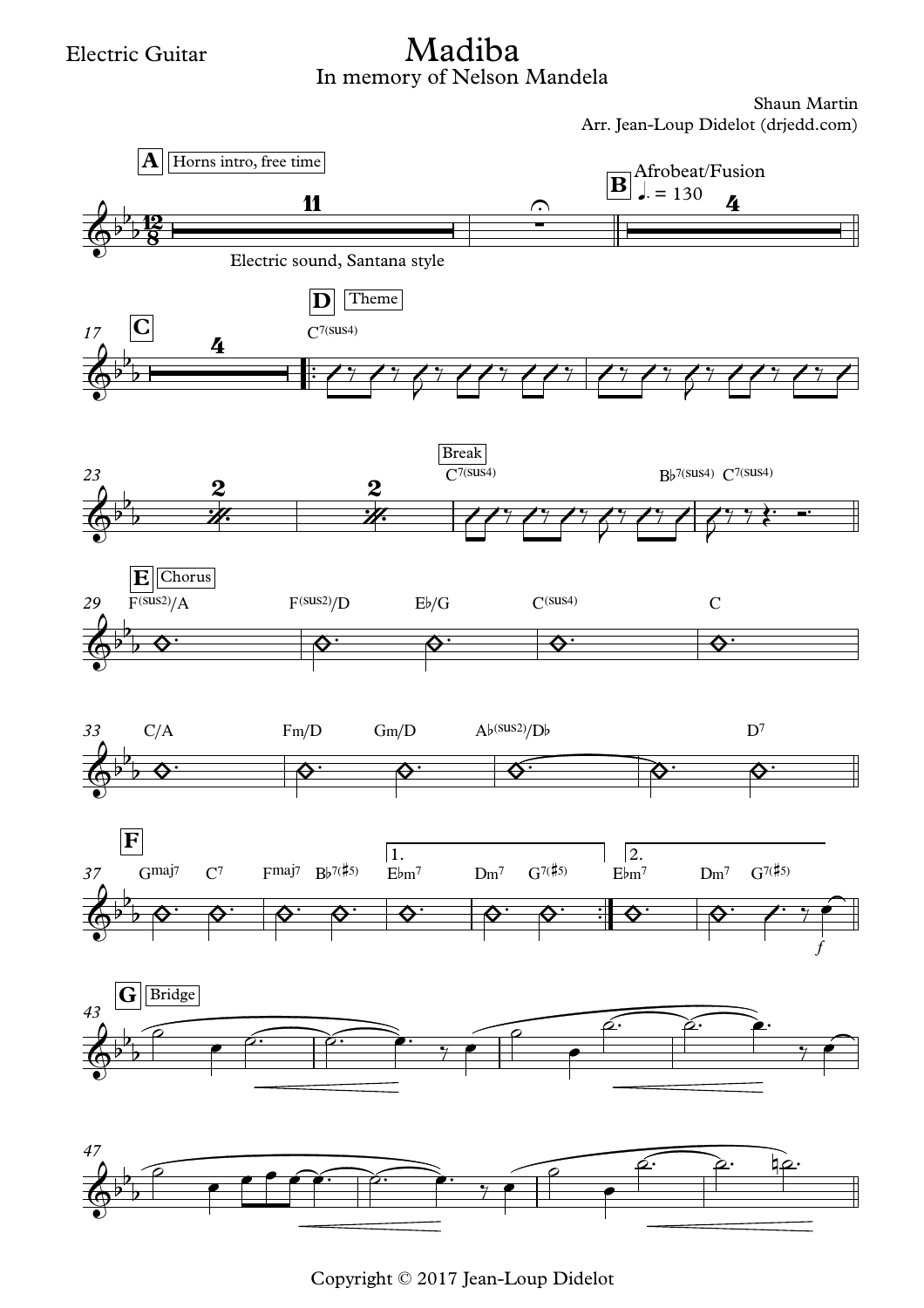![](_page_28_Figure_0.jpeg)

![](_page_28_Figure_1.jpeg)

![](_page_28_Figure_2.jpeg)

![](_page_28_Figure_3.jpeg)

![](_page_28_Figure_4.jpeg)

![](_page_28_Figure_5.jpeg)

![](_page_28_Figure_6.jpeg)

![](_page_28_Figure_7.jpeg)

Copyright © 2017 Jean-Loup Didelot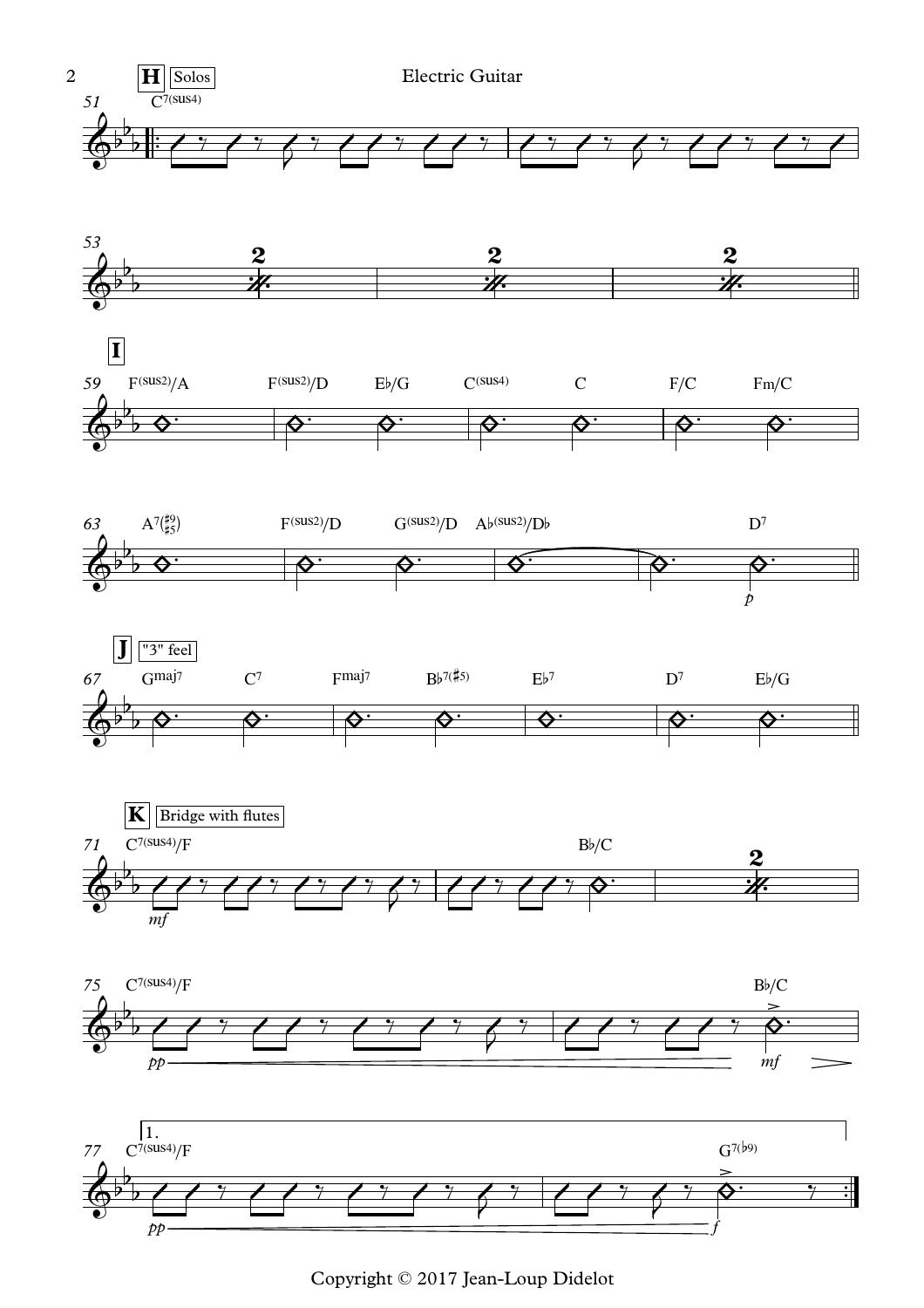![](_page_29_Figure_1.jpeg)

Copyright © 2017 Jean-Loup Didelot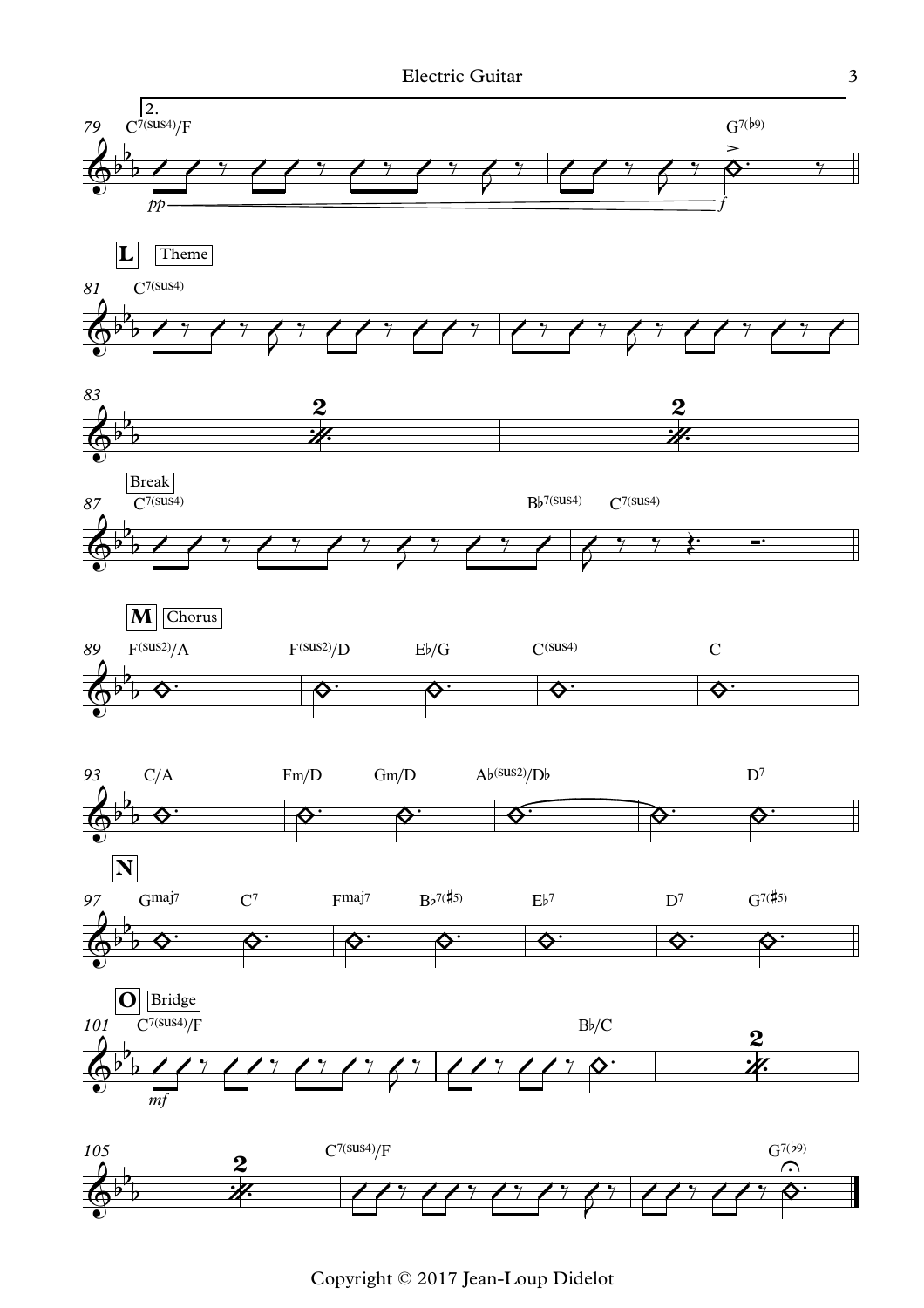Shaun Martin Arr. Jean-Loup Didelot (drjedd.com) Madiba

In memory of Nelson Mandela

![](_page_30_Figure_3.jpeg)

Copyright © 2017 Jean-Loup Didelot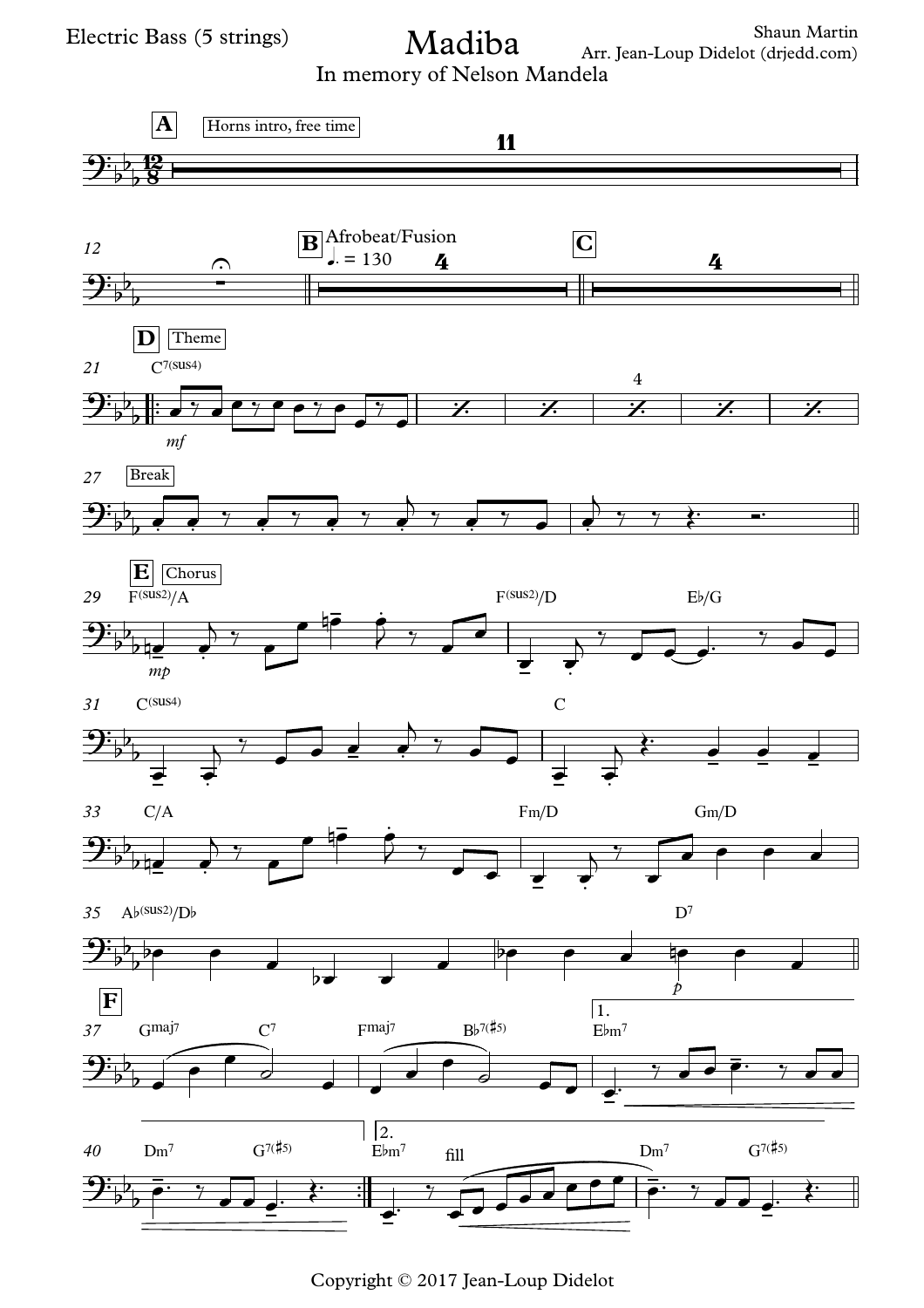![](_page_31_Figure_0.jpeg)

![](_page_31_Figure_1.jpeg)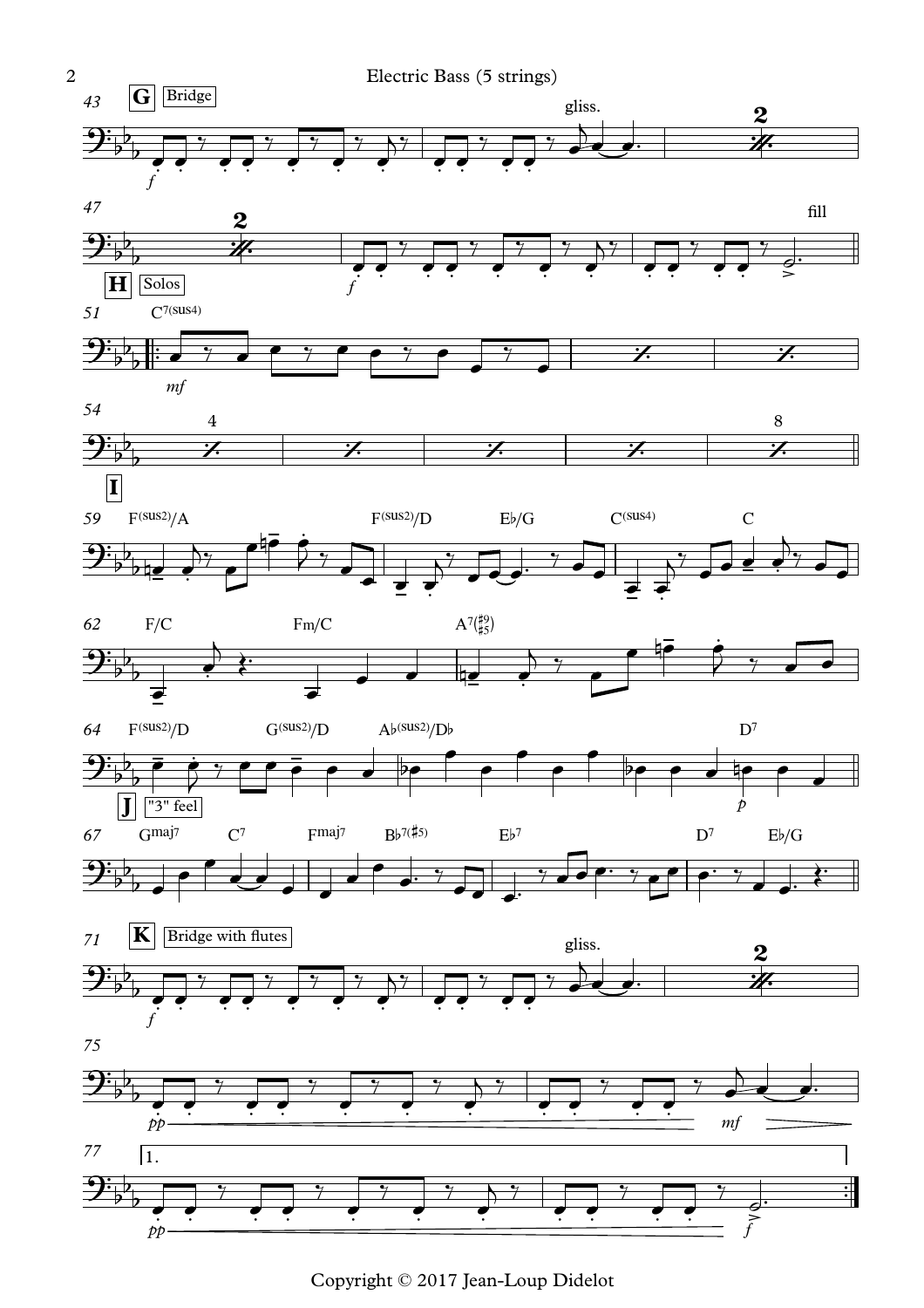![](_page_32_Figure_1.jpeg)

Copyright © 2017 Jean-Loup Didelot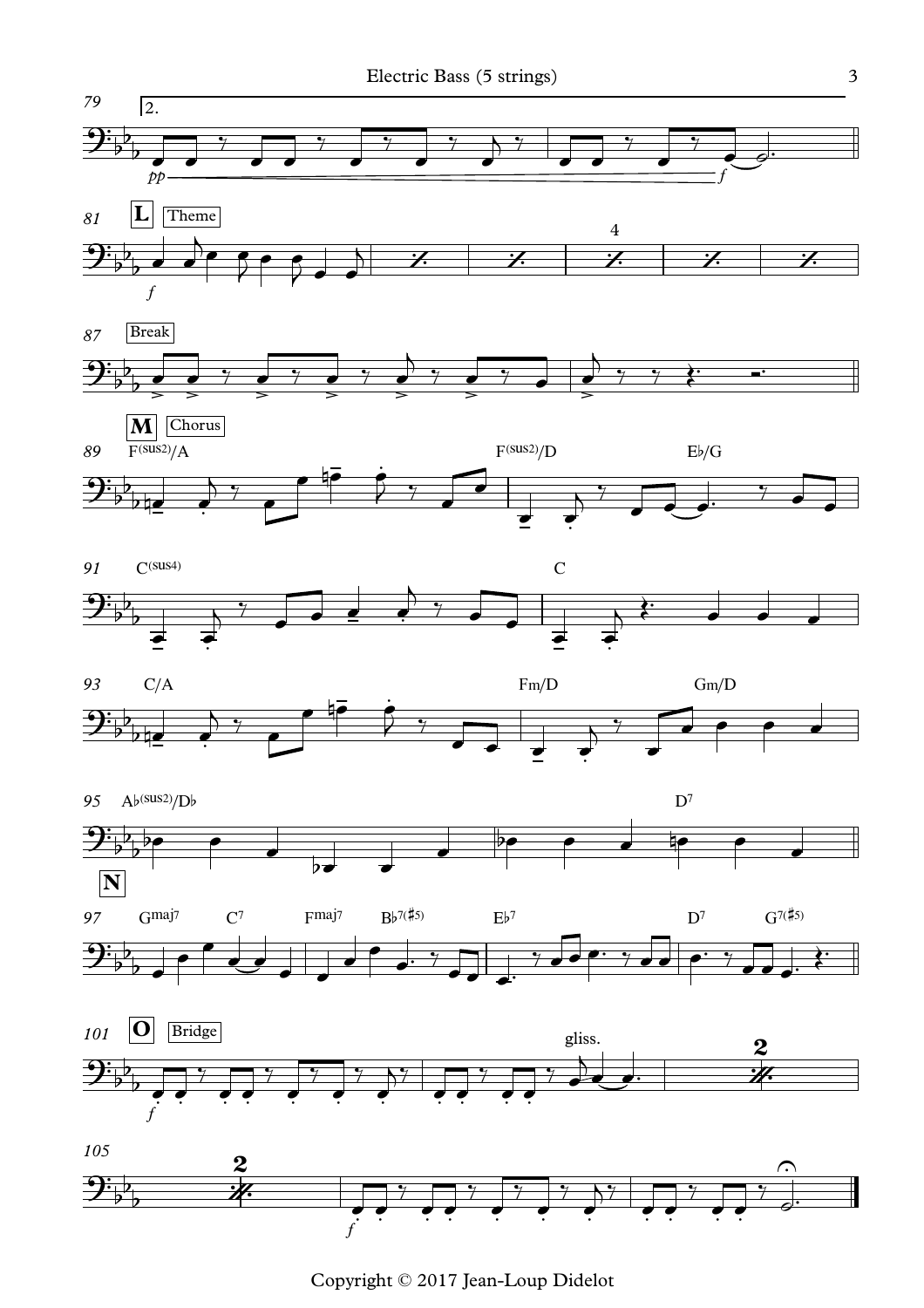## Madiba

In memory of Nelson Mandela

![](_page_33_Figure_4.jpeg)

Copyright © 2017 Jean-Loup Didelot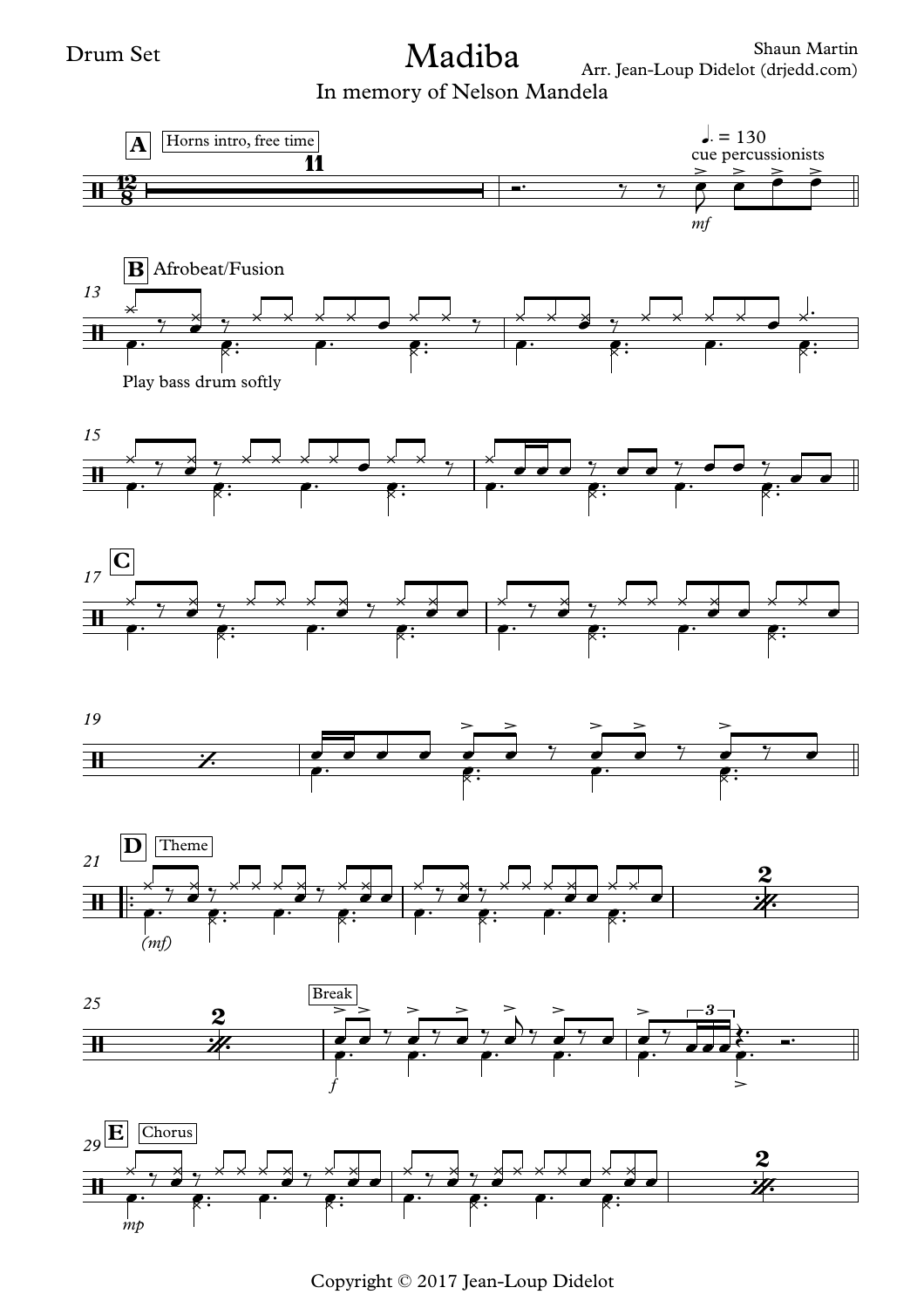![](_page_34_Figure_0.jpeg)

![](_page_34_Figure_1.jpeg)

Copyright © 2017 Jean-Loup Didelot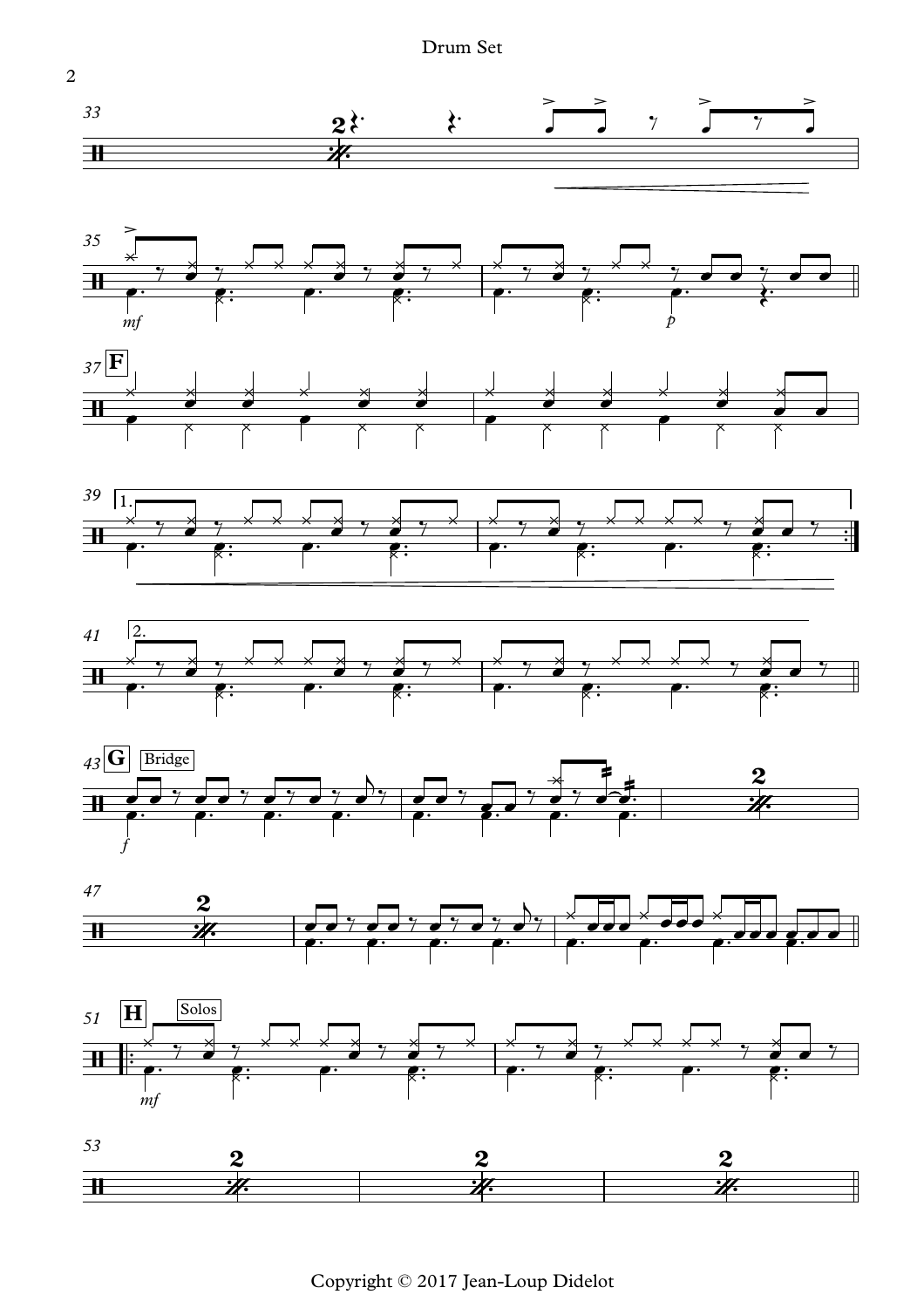Drum Set

![](_page_35_Figure_1.jpeg)

![](_page_35_Figure_2.jpeg)

![](_page_35_Figure_3.jpeg)

![](_page_35_Figure_4.jpeg)

![](_page_35_Figure_5.jpeg)

![](_page_35_Figure_6.jpeg)

![](_page_35_Figure_7.jpeg)

![](_page_35_Figure_8.jpeg)

Copyright © 2017 Jean-Loup Didelot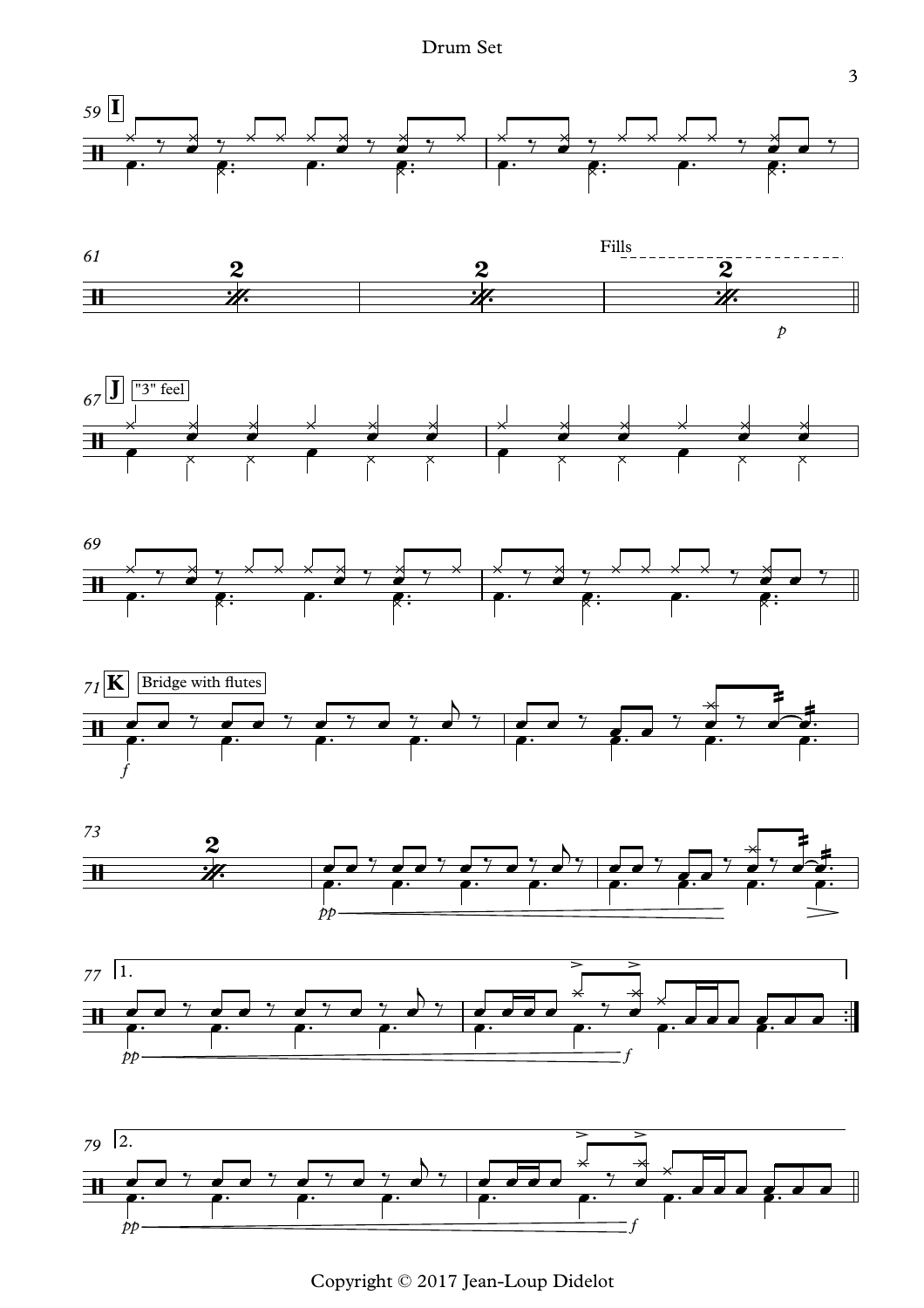Drum Set

![](_page_36_Figure_1.jpeg)

![](_page_36_Figure_2.jpeg)

![](_page_36_Figure_3.jpeg)

![](_page_36_Figure_4.jpeg)

![](_page_36_Figure_5.jpeg)

![](_page_36_Figure_6.jpeg)

![](_page_36_Figure_7.jpeg)

![](_page_36_Figure_8.jpeg)

Copyright © 2017 Jean-Loup Didelot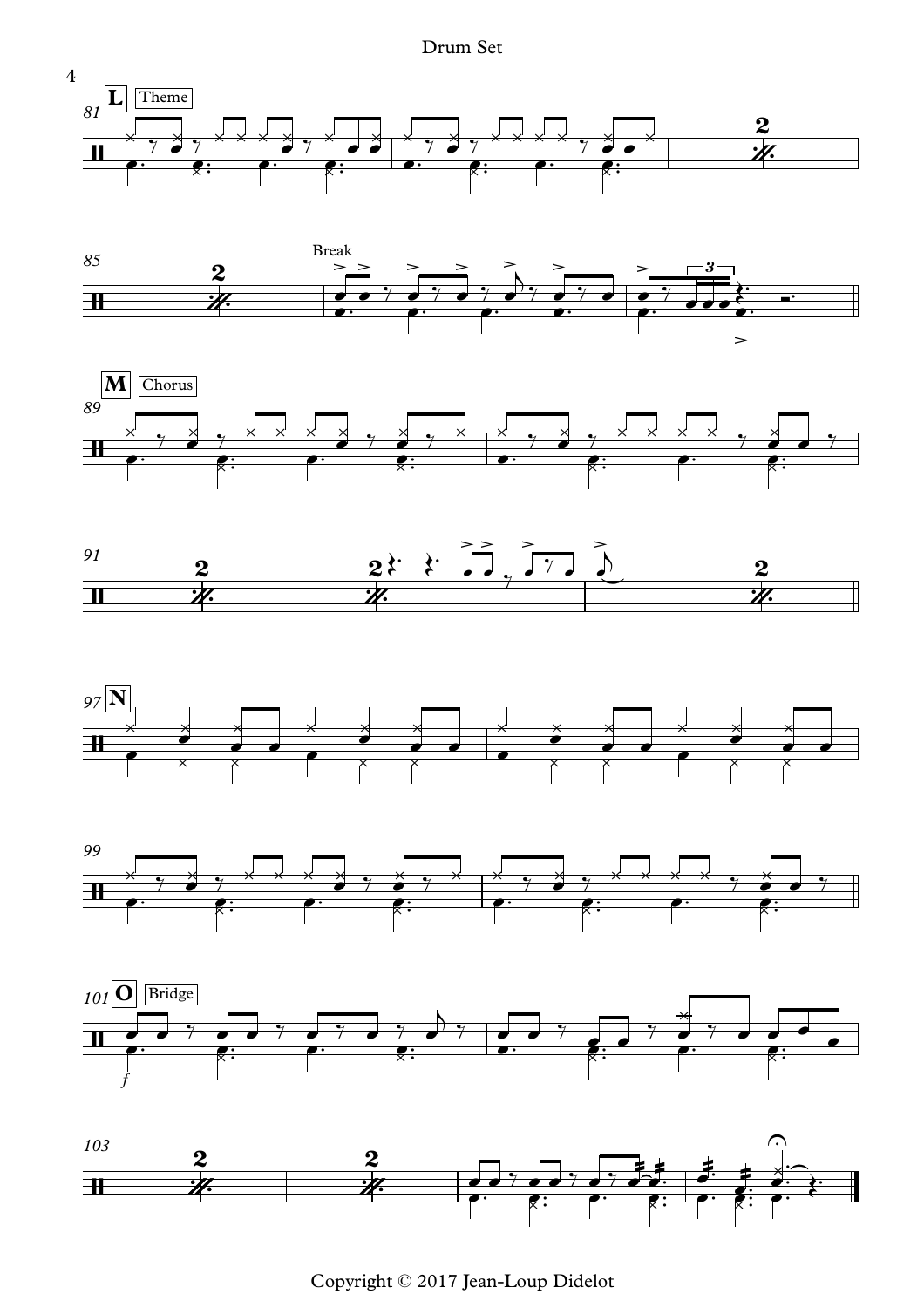#### Congas

# Madiba

### In memory of Nelson Mandela

![](_page_37_Figure_4.jpeg)

Copyright © 2017 Jean-Loup Didelot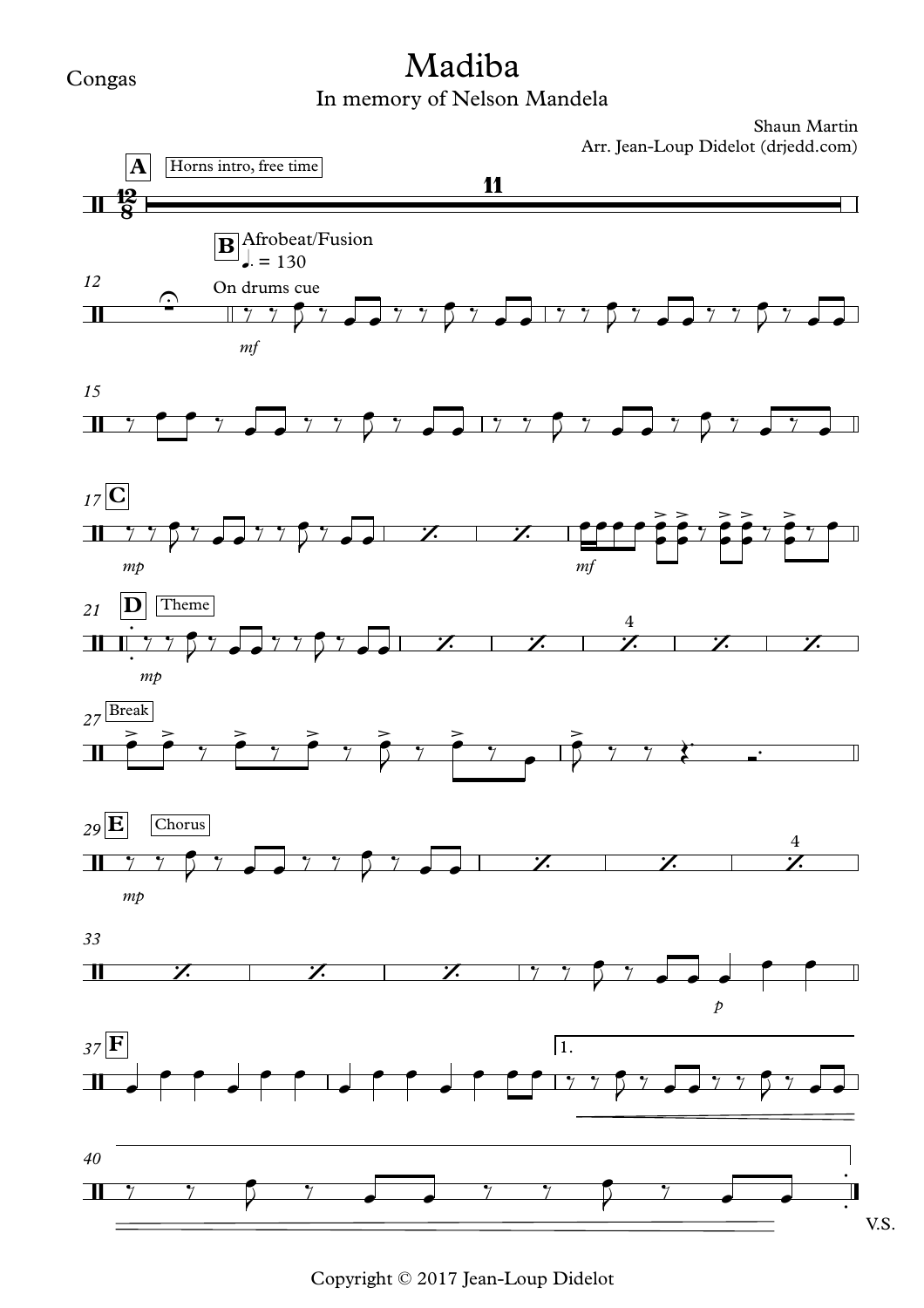Congas

![](_page_38_Figure_1.jpeg)

![](_page_38_Figure_2.jpeg)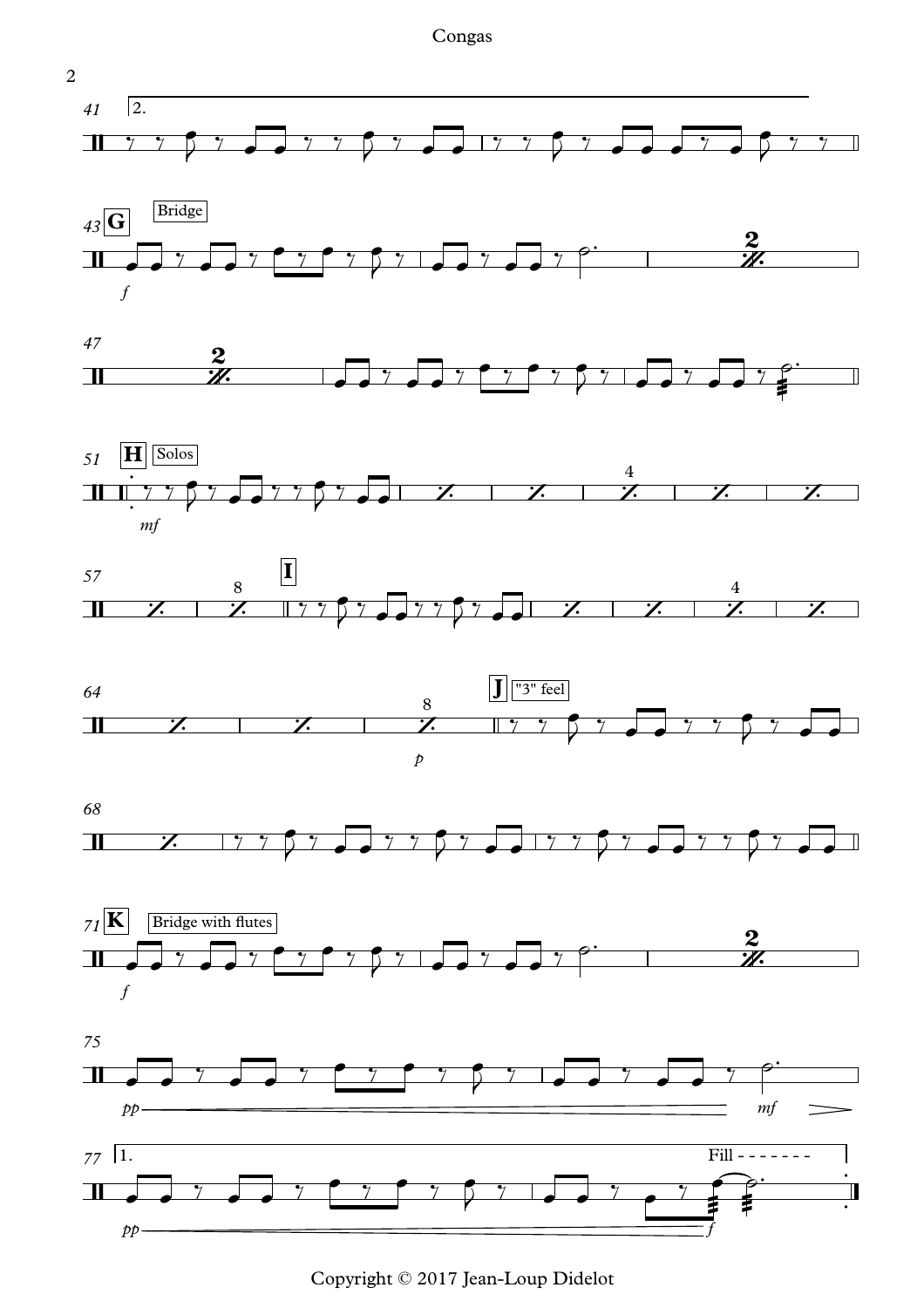![](_page_39_Figure_1.jpeg)

![](_page_39_Figure_2.jpeg)

![](_page_39_Figure_3.jpeg)

![](_page_39_Figure_4.jpeg)

![](_page_39_Figure_5.jpeg)

![](_page_39_Figure_6.jpeg)

Copyright © 2017 Jean-Loup Didelot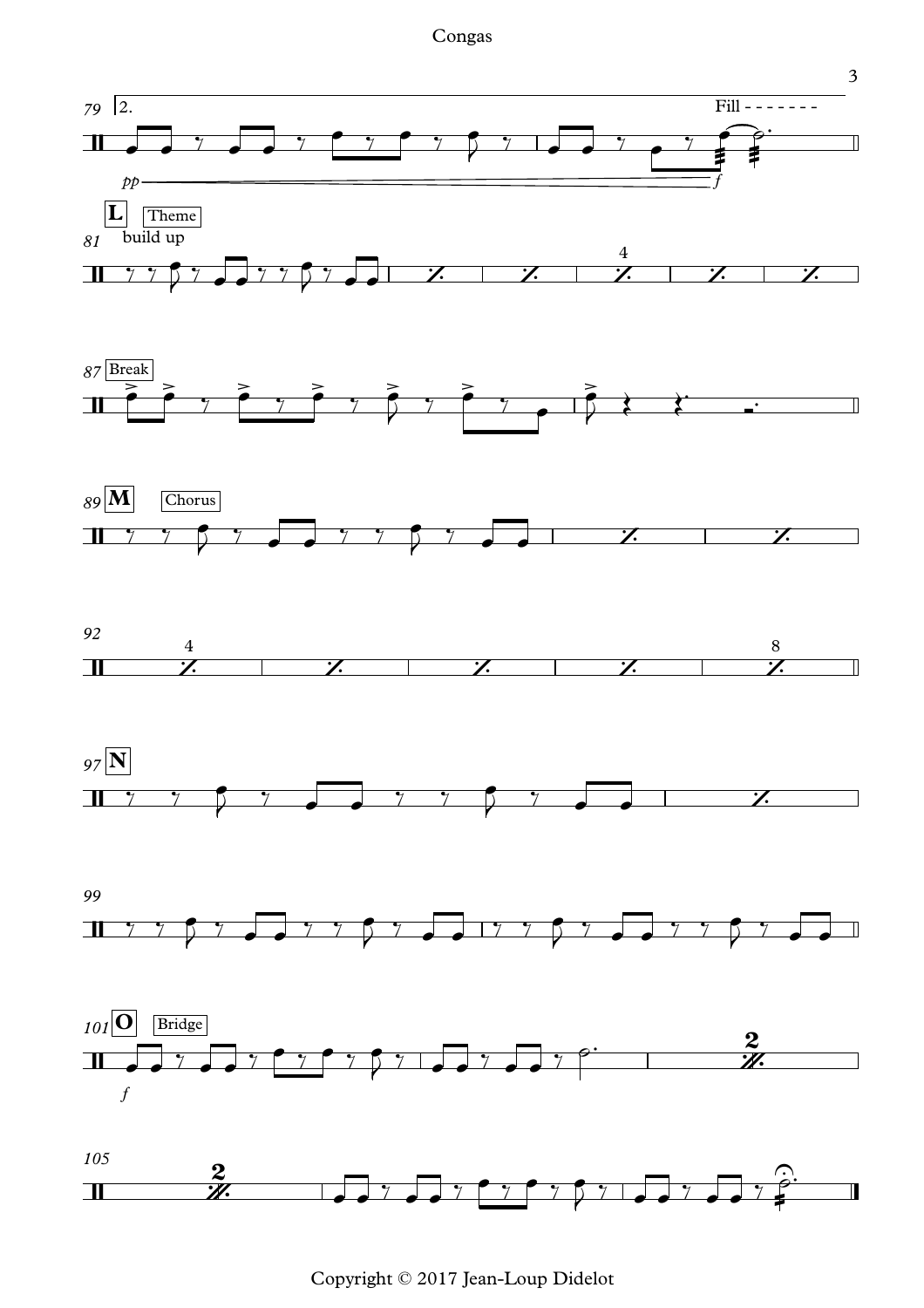## Madiba

In memory of Nelson Mandela

Shaun Martin Arr. Jean-Loup Didelot (drjedd.com)

![](_page_40_Figure_4.jpeg)

Copyright © 2017 Jean-Loup Didelot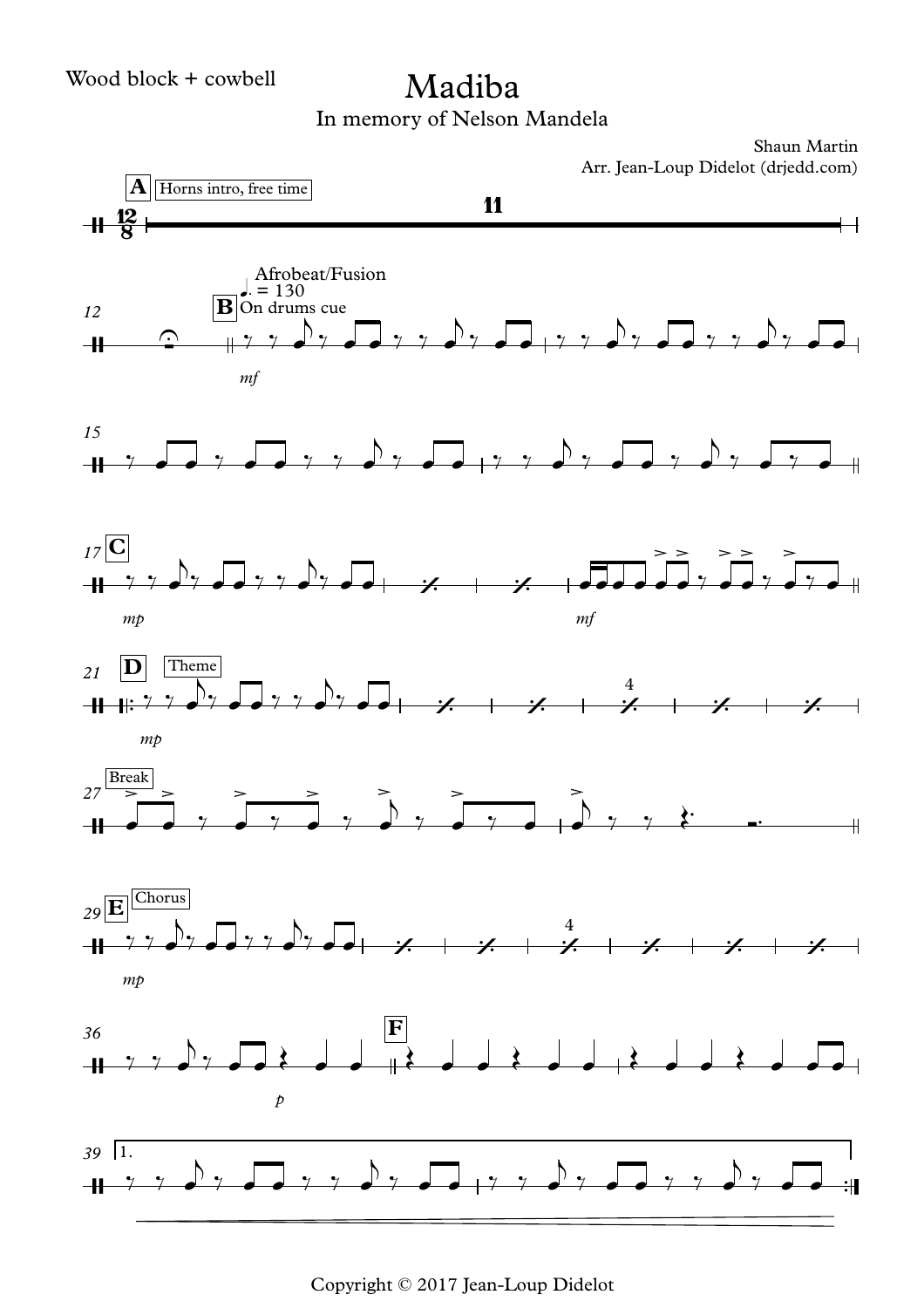![](_page_41_Figure_1.jpeg)

Copyright © 2017 Jean-Loup Didelot